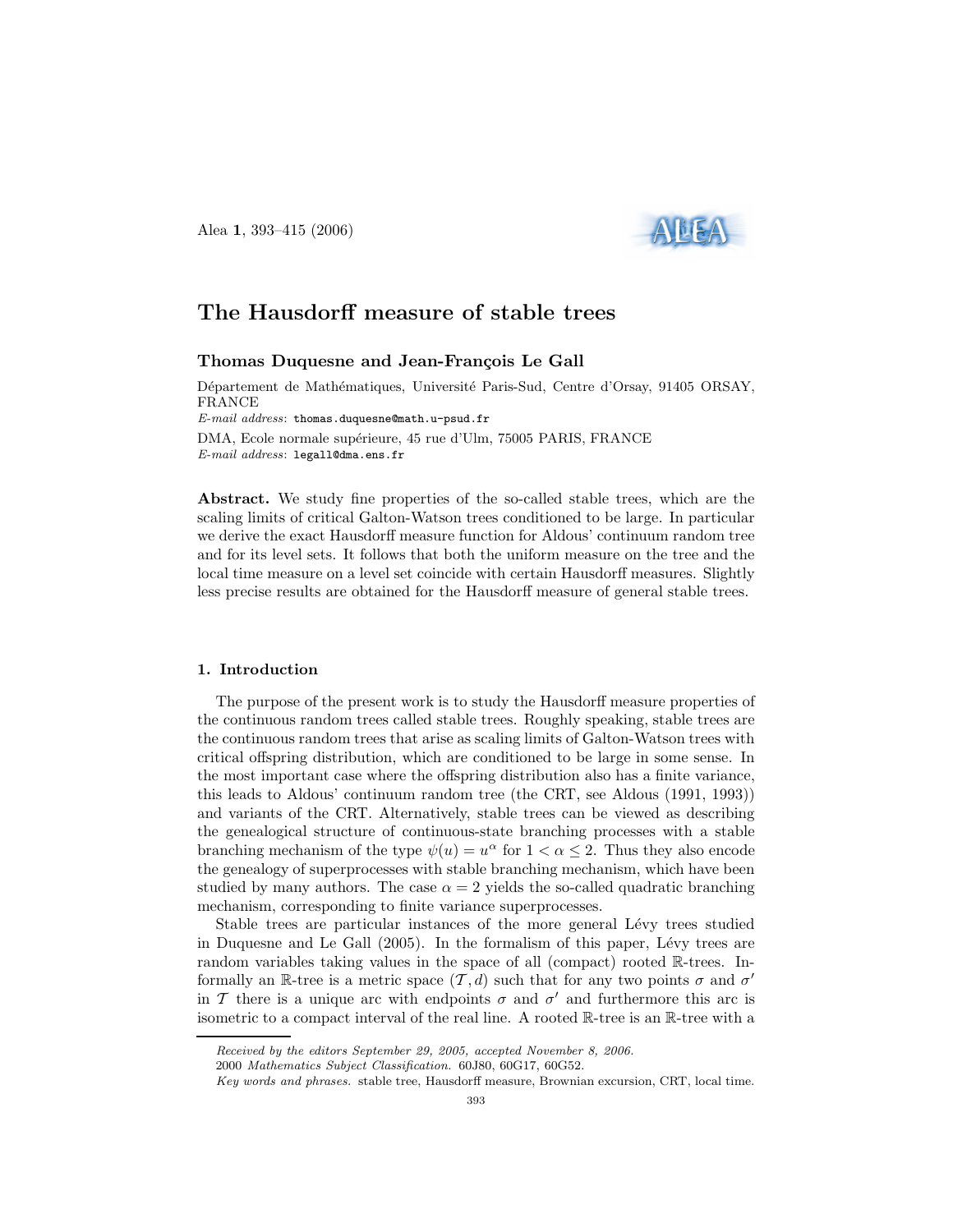distinguished vertex  $\rho$  called the root. We write  $H(\mathcal{T})$  for the height of  $\mathcal{T}$ , that is the maximal distance from the root to a vertex in  $\mathcal T$ . Two rooted R-trees are called equivalent if there is a root-preserving isometry that maps one onto the other. It was noted in Evans et al.  $(2006)$  that the set  $\mathbb T$  of equivalence classes of compact rooted R-trees, equipped with the Gromov-Hausdorff distance (Gromov, 1999), is a Polish space.

It is shown in Duquesne and Le Gall (2005) that with every critical or subcritical branching mechanism function  $\psi$  such that the corresponding branching process dies out a.s. one can associate a  $\sigma$ -finite measure  $\Theta$  on  $\mathbb T$  which is called the "law" of the Lévy tree with branching mechanism  $\psi$ . Although  $\Theta$  is an infinite measure, the quantity

$$
v(\varepsilon) = \Theta(H(\mathcal{T}) > \varepsilon)
$$

is finite for every  $\varepsilon > 0$  and is determined by the equation  $\int_{v(\varepsilon)}^{\infty} \psi(u)^{-1} du = \varepsilon$ . Lévy trees enjoy the important "branching property", which is analogous to a classical result for Galton-Watson trees: For every  $a > 0$ , under the probability measure  $\Theta(\cdot | H(T) > a)$  and conditionally given the part of the tree below level a, the subtrees above that level are distributed as the atoms of a Poisson point measure whose intensity is a random multiple of Θ (the random factor is the total mass of the local time measure at level  $a$  that will be discussed below). It has recently been shown by Weill (2006) that this branching property characterizes Lévy trees.

When  $\psi(u) = u^{\alpha}$  for some  $\alpha \in (1, 2]$  we write  $\Theta_{\alpha} = \Theta$  and call  $\Theta_{\alpha}$  the law of the stable tree with index  $\alpha$ . In addition to the branching property, stable trees possess the following scaling property. For every  $r > 0$  and every tree  $\mathcal{T} \in \mathbb{T}$ , denote by  $r\mathcal{T}$ the "same" tree T with metric d replaced by r d. Then, for every  $r > 0$ , the law of  $r\mathcal{T}$  under  $\Theta_{\alpha}(dT)$  is  $r^{\frac{1}{\alpha-1}}\Theta_{\alpha}$ .

An explicit construction of  $\Theta_{\alpha}$  may be given through the coding of real trees from the height process studied in Le Gall and Le Jan (1998) and Duquesne and Le Gall (2002) (see also Theorem 2.1 of Duquesne and Le Gall (2005) for the coding of real trees). This construction is especially simple in the case  $\alpha = 2$ , since the height process is then just a Brownian excursion, and this approach essentially reduces to Aldous' construction of the CRT from the normalized Brownian excursion (Corollary 22 in Aldous (1993)). Alternatively, we may use the following approximation by discrete trees. Let  $\pi$  be a probability distribution on  $\{0, 1, \ldots\}$ . Assume that  $\pi$ has mean 1 and is in the domain of attraction of a stable distribution with index  $\alpha$ , in the sense that there exists an increasing sequence  $(a_n)_{n=1,2,...}$  of positive integers such that, if  $\xi_1, \xi_2, \ldots$  are i.i.d. with distribution  $\pi$ ,  $(a_n)^{-1}(\xi_1 + \cdots + \xi_n - n)$  converges in distribution to a stable distribution with index  $\alpha$ . Let  $c > 0$  be a constant and for every  $n \geq 1$  let  $\theta_n$  be a Galton-Watson tree with offspring distribution  $\pi$ conditioned to have height greater than cn. Notice that  $\theta_n$  can be viewed as a random R-tree by assigning length 1 to each edge. Then the distribution of  $n^{-1}\theta_n$ converges as  $n \to \infty$  to the probability measure  $\Theta_{\alpha}(\cdot | H(T) > c)$ . This result follows from a special case of Proposition 2.5.2 in Duquesne and Le Gall (2002). See also Aldous (1993) and Duquesne (2003) for related statements.

Before stating our main results, we still need to introduce important random measures associated with stable trees. For every  $a > 0$ , we can define  $\Theta_{\alpha}(dT)$  a.e. a finite measure  $\ell^a$  on the level set  $\mathcal{T}(a) := \{ \sigma \in \mathcal{T} : d(\rho, \sigma) = a \}$ , which is in a sense uniformly spread over that level set: For every  $\varepsilon > 0$ , write  $\mathcal{T}_{\varepsilon}(a)$  for the finite subset of  $\mathcal{T}(a)$  consisting of those vertices which have descendants at level  $a + \varepsilon$ ,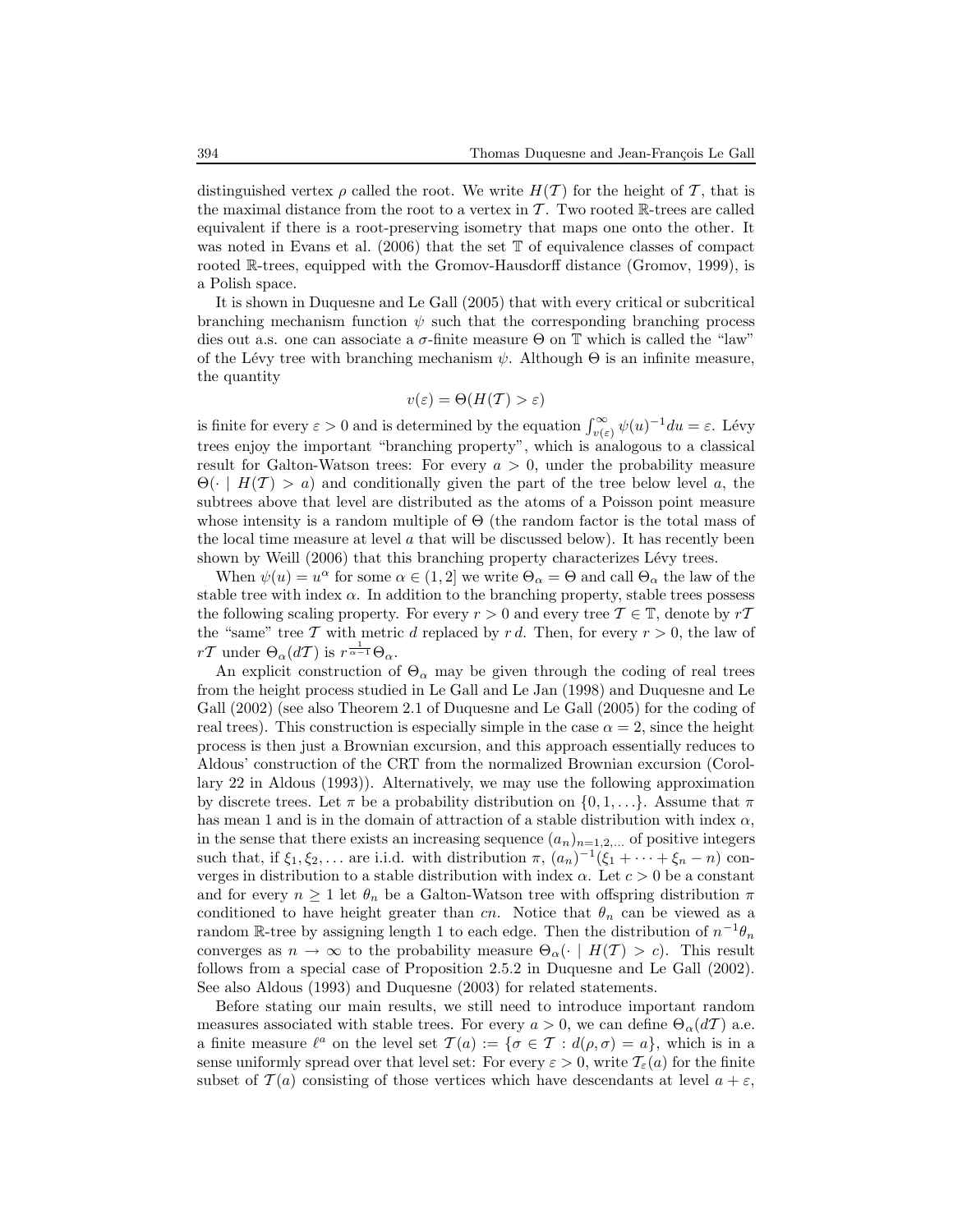then for every bounded continuous function  $\varphi$  on  $\mathcal{T}$ ,

$$
\langle \ell^a, \varphi \rangle = \lim_{\varepsilon \downarrow 0} \frac{1}{v(\varepsilon)} \sum_{\sigma \in \mathcal{T}_{\varepsilon}(a)} \varphi(\sigma).
$$

We refer to Section 4.2 of Duquesne and Le Gall (2005) for the construction and main properties of these "local time" measures. The uniform measure  $\mathbf{m} = \mathbf{m}_{(T)}$ on the tree  $\mathcal T$  is then defined by

$$
\mathbf{m} = \int_0^\infty da \, \ell^a \,. \tag{1.1}
$$

We start with the case  $\alpha = 2$  where we can identify the exact Hausdorff measure function for the tree T and its level sets. The notation  $h - m$  stands for the Hausdorff measure associated with the function h.

**Theorem 1.1.** For every  $r \in (0, e^{-1})$ , set

$$
h(r) = r^2 \log \log \frac{1}{r}.
$$

There exists a positive constant  $C_0$  such that  $\Theta_2$  a.e., for every Borel subset A of  $\mathcal{T},$ 

$$
h - m(A) = C_0 \mathbf{m}(A).
$$

According to this theorem, the measure m coincides with a certain Hausdorff measure on  $\mathcal T$ . This justifies the fact that **m** is called the *uniform* measure on the tree.

The law  $\Theta_2^{(1)}$  of the CRT is informally defined by  $\Theta_2^{(1)} = \Theta_2(d\mathcal{T} \mid \mathbf{m}(\mathcal{T}) = 1)$ . More precisely, the CRT is coded by a Brownian excursion conditioned to have duration 1 (in the sense explained below in Section 3), whereas  $\Theta_2$  is the law of the tree coded by a Brownian excursion under the Itô measure. Since the excursion normalized to have duration 1 and the Itô measure are related by simple scaling transformations, the following corollary is an immediate consequence of Theorem 1.1.

Corollary 1.2. Theorem 1.1 remains valid, with the same constant  $C_0$ , if  $\Theta_2$  is replaced by the law  $\Theta_2^{(1)}$  of the CRT.

Let us now discuss level sets. The next theorem shows that the local time measure  $\ell^a$  coincides with a certain Hausdorff measure on the level set  $\mathcal{T}(a)$ .

**Theorem 1.3.** For every  $r \in (0, e^{-1})$ , set

$$
\widetilde{h}(r) = r \log \log \frac{1}{r}.
$$

There exists a positive constant  $\widetilde{C}_0$  such that for every  $a > 0$ , one has  $\Theta_2$  a.e. for every Borel subset A of  $\mathcal{T}(a)$ ,

$$
\widetilde{h} - m(A) = \widetilde{C}_0 \,\ell^a(A).
$$

When  $1 < \alpha < 2$ , we are unable to identify an exact Hausdorff measure function for the tree, but we still get rather precise information.

**Theorem 1.4.** Suppose that  $1 < \alpha < 2$ . For every  $u \in \mathbb{R}$  and  $r \in (0, e^{-1})$ , set

$$
h_u(r) = r^{\frac{\alpha}{\alpha - 1}} \left( \log \frac{1}{r} \right)^{\frac{1}{\alpha - 1}} \left( \log \log \frac{1}{r} \right)^u.
$$

Then,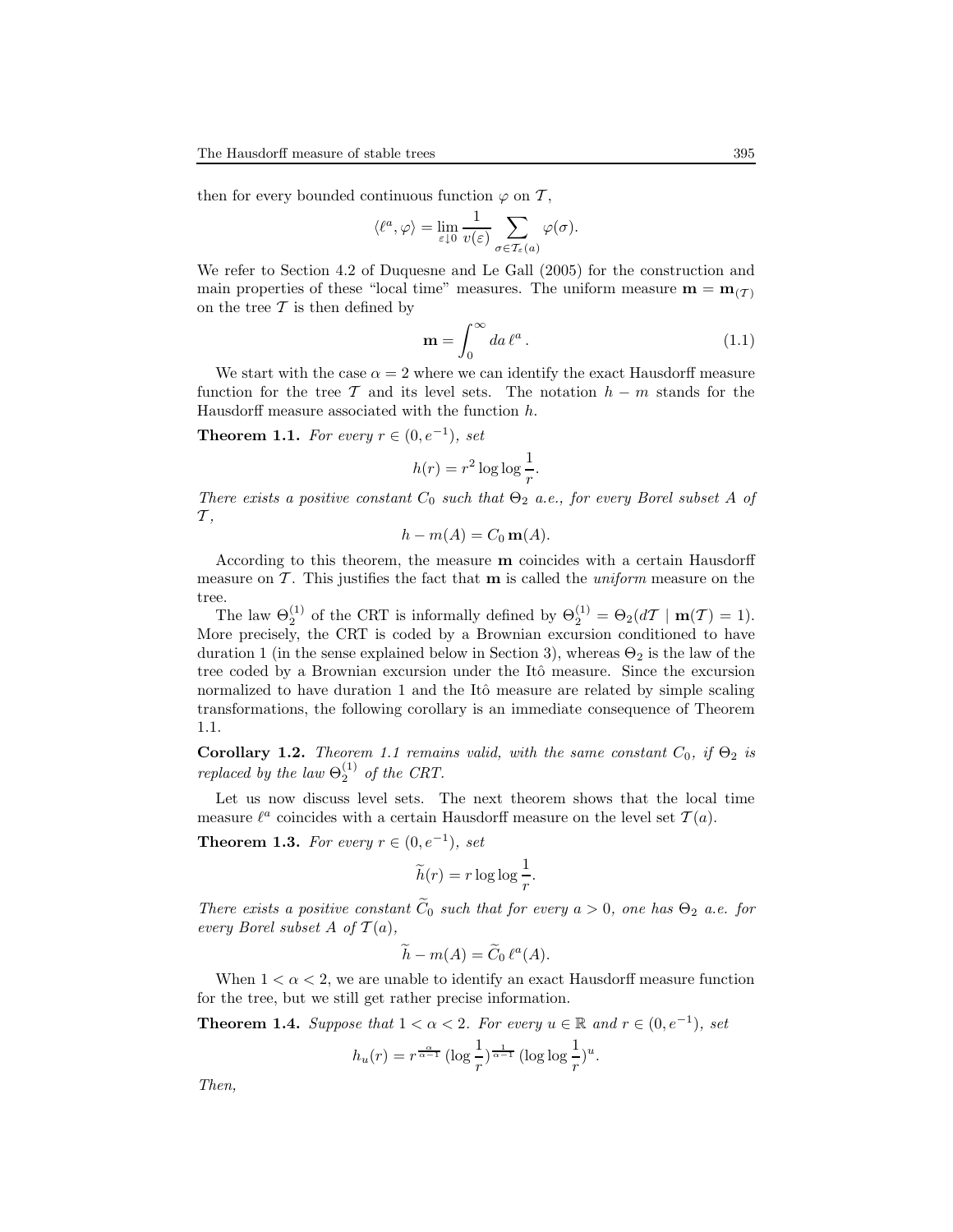(i)  $h_u - m(\mathcal{T}) = \infty$  if  $u > \frac{1}{\alpha - 1}$ ,  $\Theta_{\alpha}$  a.e. (ii)  $h_u - m(\mathcal{T}) = 0$  if  $u < 0$ ,  $\Theta_{\alpha}$  a.e.

The preceding results were announced, in a less precise form, in Theorem 5.9 of Duquesne and Le Gall (2005). Finally, we also have an analogue of Theorem 1.3 in the stable case.

**Theorem 1.5.** Suppose that  $1 < \alpha < 2$  and let  $a > 0$ . For every  $u \in \mathbb{R}$  and  $r \in (0, e^{-1}), \; set$ 

$$
\widetilde{h}_u(r)=r^{\frac{1}{\alpha-1}}\,(\log\frac{1}{r})^{\frac{1}{\alpha-1}}\,(\log\log\frac{1}{r})^u.
$$

Then,

(i)  $\widetilde{h}_u - m(\mathcal{T}(a)) = \infty$  if  $u > \frac{1}{\alpha - 1}$ ,  $\Theta_\alpha$  a.e. on  $\{H(\mathcal{T}) > a\}$ . (ii)  $\widetilde{h}_u - m(\mathcal{T}(a)) = 0$  if  $u < 0$ ,  $\Theta_\alpha$  a.e.

Let us briefly comment on the relation between these theorems and earlier results. The Hausdorff dimension of stable trees was computed independently in Duquesne and Le Gall (2005) and in Haas and Miermont (2004). It is remarkable that the exact Hausdorff measure function of the tree under  $\Theta_2$  (or of the CRT) is the same as the one for a transient Brownian path, which was derived by Ciesielski and Taylor  $(1962)$  following earlier work of Lévy. As we will see, some results from the latter paper play a role in the proof of Theorem 1.1. The preceding theorems are also reminiscent of the very precise results about the Hausdorff measure of the support and range of super-Brownian motion, which have been obtained by Perkins and his co-authors(see Perkins (1988), Dawson et al. (1989), Le Gall and Perkins (1995) and references therein). This should not come as a surprise since superprocesses with a stable branching mechanism are easily constructed by combining the genealogical structure of stable trees with independent spatial motions (see e.g. Proposition 6.1 in Duquesne and Le Gall (2005)).

The paper is organized as follows. Section 2 gives the basic comparison results for Hausdorff measures that are used in the proofs. Section 3 contains the proof of Theorems 1.1 and 1.3. Here we rely on the coding of trees by Brownian excursions, which has been exploited in other contexts, and in particular in the Brownian snake approach to superprocesses which can be found in Le Gall (1999). Section 4 gives a few preliminary results about stable trees, which are used in Section 5 to prove Theorems 1.4 and 1.5. In contrast with Section 3, we rely on general properties of Lévy trees that have been derived in Duquesne and Le Gall  $(2005)$ , and in particular on the subtree decomposition along the ancestral line of a typical vertex (Theorem 4.2 below). Section 5 also formulates conjectures for the exact Hausdorff measure of stable trees and their level sets.

## 2. Comparison results for Hausdorff measures

In this section, we give a comparison result for Hausdorff measures that will be used in the proofs below. For subsets of Euclidean space, this result can be found as Lemmas 2 and 3 of Rogers and Taylor (1961) (see also Theorem 1.4 in Perkins (1988) for a more precise formulation). For the reader's convenience, and also because the arguments of Rogers and Taylor (1961) do not extend immediately to the general setting which is considered here, we provide a short proof below.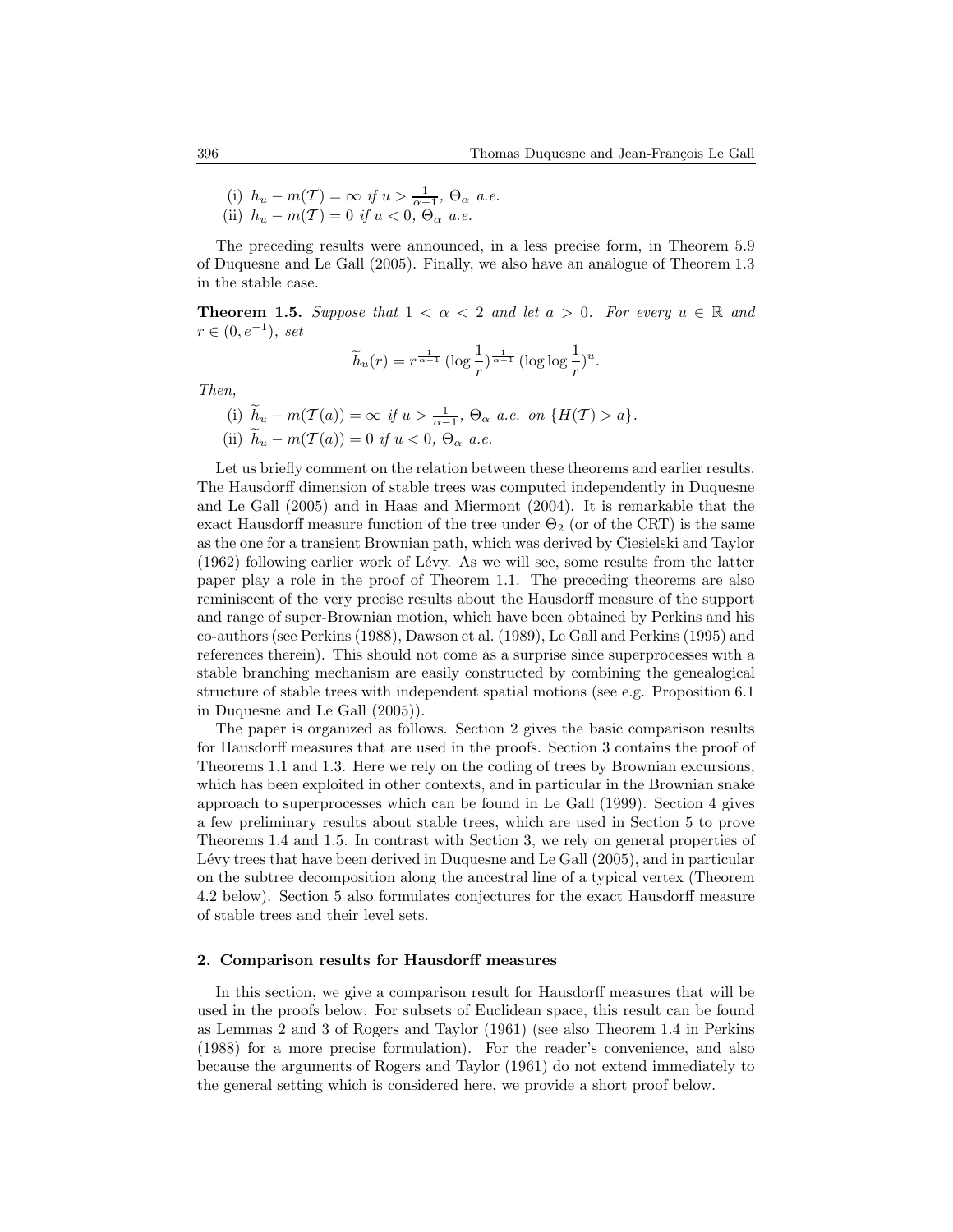We consider a compact metric space E. For every  $x \in E$  and  $r > 0$ , we denote by  $B(x, r)$  the open ball centered at x with radius r. If  $c > 1$  is fixed, we let  $\mathcal{H}_c$ be the set of all monotone increasing continuous functions  $q : [0, \infty) \to [0, \infty)$  such that  $g(0) = 0$  and  $g(2r) \le cg(r)$  for every  $r \ge 0$ . As in the introduction,  $g - m$ stands for the Hausdorff measure associated with g. For any subset  $A$  of  $E$ ,

$$
g - m(A) = \lim_{\varepsilon \downarrow 0} \Big( \inf_{(U_i)_{i \in I} \in \mathcal{V}_{\varepsilon}(A)} \sum_{i \in I} g(\text{diam}(U_i)) \Big), \tag{2.1}
$$

where  $\mathcal{V}_{\varepsilon}(A)$  is the collection of all countable coverings of A by subsets of E with diameter less than  $\varepsilon$ , and diam $(U)$  denotes the diameter of U.

**Lemma 2.1.** Let  $c > 0$ . There exist two positive constants  $M_1$  and  $M_2$  that depend only on c, such that the following holds for every function  $g \in \mathcal{H}_c$ . Let  $\mu$  be a finite Borel measure on E and let A be a Borel subset of E.

 $(i)$  If

$$
\limsup_{n \to \infty} \frac{\mu(B(x, 2^{-n}))}{g(2^{-n})} \le 1
$$
, for every  $x \in A$ ,

then,

$$
g - m(A) \ge M_1 \mu(A).
$$

 $(ii)$  If

$$
\limsup_{n\to\infty} \frac{\mu(B(x,2^{-n}))}{g(2^{-n})}\geq 1\ ,\ for\ every\ x\in A,
$$

then,

$$
g - m(A) \le M_2 \,\mu(A).
$$

*Proof:* (i) For every integer  $n \geq 1$ , set

$$
A_n := \{ x \in A : \mu(B(x, 2^{-k})) \le 2g(2^{-k}) \text{ for every } k \ge n \}.
$$

By assumption,  $A = \lim_{n \to \infty} \uparrow A_n$  and so  $\mu(A) = \lim_{n \to \infty} \uparrow \mu(A_n)$ . Now fix  $n \geq 1$  and consider a countable covering  $(U_i)_{i\in I}$  of  $A_n$  by sets of positive diameter strictly less than  $2^{-n}$ . For every  $i \in I$ , denote by  $\delta_i > 0$  the diameter of  $U_i$  and pick  $x_i \in U_i \cap A_n$ . Let  $k_i \geq n$  be the unique integer such that  $2^{-k_i-1} \leq \delta_i < 2^{-k_i}$ . Then, for every  $i \in I$ , we have

$$
U_i \cap A_n \subset \bar{B}(x_i, \delta_i) \subset B(x_i, 2^{-k_i}).
$$

Recalling the definition of  $A_n$  it follows that

$$
\sum_{i \in I} g(\delta_i) \ge c^{-1} \sum_{i \in I} g(2^{-k_i}) \ge (2c)^{-1} \sum_{i \in I} \mu(B(x_i, 2^{-k_i})) \ge (2c)^{-1} \mu(A_n)
$$

since the balls  $B(x_i, 2^{-k_i})$  cover  $A_n$ . From the definition of Hausdorff measure we now get  $g - m(A) \geq g - m(A_n) \geq (2c)^{-1} \mu(A_n)$  and the desired result follows by letting  $n \uparrow \infty$ .

(ii) From the general theory of Hausdorff measures (cf Corollary 2, p.99, Rogers  $(1970)$ , we know that

$$
g - m(A) = \sup\{g - m(K) : K \subset A, K \text{ compact}\}.
$$

Hence we may assume in the proof that A is compact.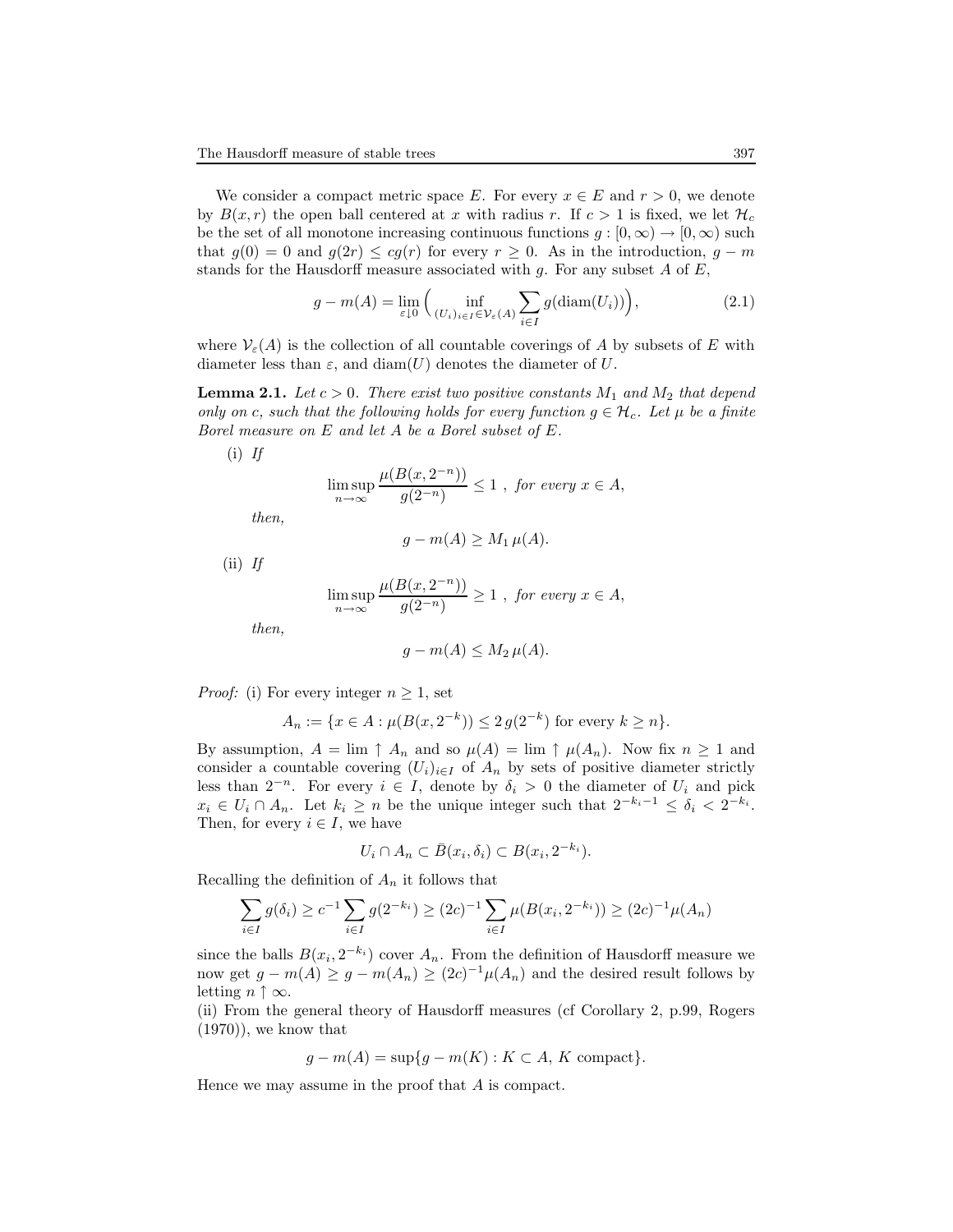Then let  $\varepsilon > 0$ . By assumption, for every  $x \in A$ , we may find  $r_x \in (0, \varepsilon/8)$  such that

$$
\mu(B(x,r_x)) \ge \frac{1}{2} g(r_x).
$$

By compactness, we may then find  $x_1, \ldots, x_n \in A$ , such that

$$
A \subset \bigcup_{i=1}^{n} B(x_i, r_{x_i})
$$

and we may assume that  $r_{x_1} \geq r_{x_2} \geq \cdots \geq r_{x_n}$ . We can then construct a finite subset  $1 = m_1 < m_2 < \cdots < m_\ell$  of  $\{1, 2, \ldots, n\}$  in such a way that if  $y_j = x_{m_j}$  we have

$$
A \subset \bigcup_{j=1}^{\ell} B(y_j, 4r_{y_j})
$$

and the balls  $B(y_j, r_{y_j})$  and  $B(y_{j'}, r_{y_{j'}})$  are disjoint if  $j \neq j'$ . In fact we start with  $m_1 = 1$ , and we proceed by induction. Suppose that we have constructed  $m_1 < m_2 < \cdots < m_{p-1}$  in such a way that

$$
\bigcup_{i=1}^{m_{p-1}} B(x_i, r_{x_i}) \subset \bigcup_{j=1}^{p-1} B(y_j, 4r_{y_j}).
$$

and the balls  $B(y_j, r_{y_j}), 1 \le j \le p-1$  are disjoint. If

$$
A\subset \bigcup_{i=1}^{p-1}B(y_j,4r_{y_j})
$$

then the construction is complete. Otherwise we let  $k > m_{p-1}$  be the first integer such that  $B(x_k, r_{x_k})$  is not contained in the union of the balls  $B(y_j, 4r_{y_j})$  for  $j \leq$  $p-1$ , and we put  $m_p = k$ . Plainly,  $B(y_p, r_{y_p}) \cap B(y_q, r_{y_q}) = \emptyset$  if  $1 \le q \le$  $p-1$ , because otherwise this would contradict the fact that the ball  $B(y_p, r_{y_p}) =$  $B(x_k, r_{x_k})$  contains a point that does not belong to  $B(y_q, 4r_{y_q})$ . This completes the construction by induction.

Now the balls  $B(y_j, 4r_{y_j})$  provide a covering of A by sets of diameter less than  $\varepsilon$ , and

$$
\sum_{j=1}^{\ell} g(8r_{y_j}) \le c^3 \sum_{j=1}^{\ell} g(r_{y_j}) \le 2c^3 \sum_{j=1}^{\ell} \mu(B(y_j, r_{y_j})) \le 2c^3 \mu(A_{\varepsilon}),
$$

where  $A_{\varepsilon}$  stands for the  $\varepsilon$ -neighborhood of A. Let  $\varepsilon$  go to 0 to get the desired  $r$ esult.

## 3. The Brownian tree

In this section, we prove Theorem 1.1 and Theorem 1.3. We will make an extensive use of the coding by Brownian excursions. Denote by  $\mathbf{n}(de)$  the Itô measure of positive excursions of linear Brownian motion normalized so that  $\mathbf{n}(\sup e > \varepsilon) =$  $\varepsilon^{-1}$ , and by  $\zeta = \zeta(e)$  the duration of excursion e. For every  $s, t \in [0, \zeta]$ , we set

$$
d_e(s, t) = e(s) + e(t) - 2m_e(s, t),
$$

where

$$
m_e(s,t) = \inf_{s \wedge t \le r \le s \vee t} e(r).
$$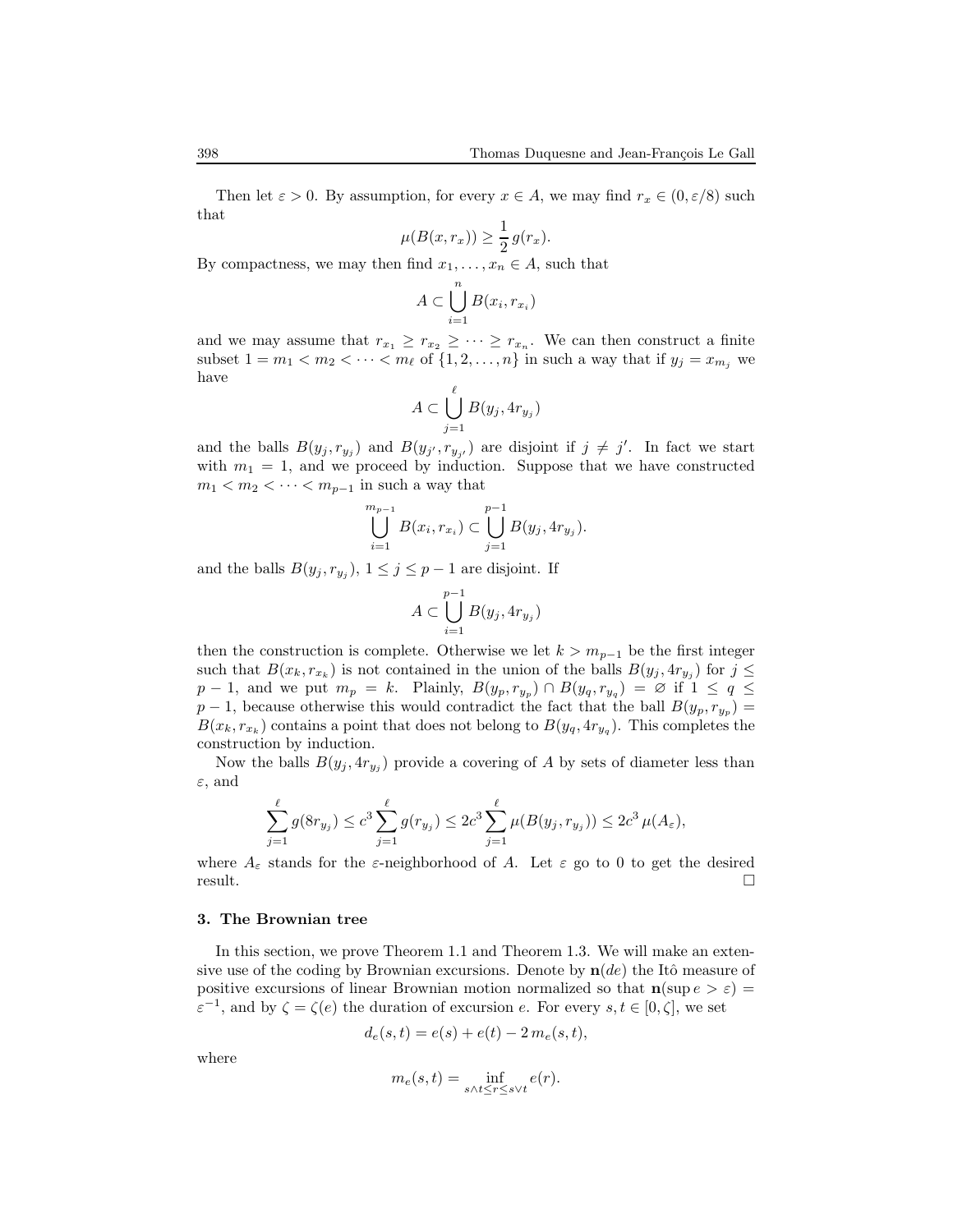We define an equivalence relation on [0,  $\zeta$ ] by setting  $s \sim t$  if  $d_e(s,t) = 0$ . Then the quotient set  $\mathcal{T}_e := [0, \zeta] / \sim$  equipped with the metric  $d_e$  is a random real tree (Duquesne and Le Gall (2005) Theorem 2.1), whose root is by convention the equivalence class of 0, and the distribution of  $\mathcal{T}_e$  under  $\mathbf{n}(de)$  is  $\Theta_2$ . Furthermore, up to an unimportant multiplicative factor 2 which we will ignore, the uniform measure **m** on  $\mathcal{T}_e$  is just the image of Lebesgue measure on  $[0, \zeta]$  under the canonical projection from [0,  $\zeta$ ] onto [0,  $\zeta$ ]/ ~, and similarly the local time measure  $\ell^a$  is the image of the usual Brownian local time measure at level a. Therefore in proving Theorem 1.1 and Theorem 1.3, we may and will deal with the tree  $\mathcal{T}_e$  under  $\mathbf{n}(de)$ . *Proof of Theorem 1.1:* We first establish the existence of two positive constants  $c_1$ and  $c_2$  such that,  $\mathbf{n}(de)$  a.e. for every Borel subset A of  $\mathcal{T}_e$ ,

$$
c_1 \mathbf{m}(A) \le h - m(A) \le c_2 \mathbf{m}(A). \tag{3.1}
$$

**Lower bound.** By abuse of notation we will often identify an element s of  $[0, \zeta]$ with its equivalence class in  $\mathcal{T}_e = [0, \zeta]/\sim$ . We first prove that, n(de) a.e., for **m**-almost all  $s \in \mathcal{T}_e$ , one has

$$
\limsup_{\varepsilon \to 0} \frac{\mathbf{m}(\{t \in \mathcal{T}_e : d_e(s, t) \le \varepsilon\})}{h(\varepsilon)} \le C_1
$$
\n(3.2)

for some finite constant  $C_1$ .

To prove (3.2), we need a simple decomposition lemma for the Brownian excursion. Assume that, on a certain probability space, we are given two processes  $(B_t, t \ge 0)$  and  $(B'_t, t \ge 0)$  and for every  $a \ge 0$  a probability measure  $\Pi_a$  such that B and B' are under  $\Pi_a$  two independent Brownian motions started at a. Also set

$$
T = \inf\{t \ge 0 : B_t = 0\} ,\ T' = \inf\{t \ge 0 : B'_t = 0\}
$$

and write  $C(\mathbb{R}_+, \mathbb{R})$  for the space of all continuous functions from  $\mathbb{R}_+$  into  $\mathbb{R}$ .

**Lemma 3.1.** For every nonnegative measurable function F on  $C(\mathbb{R}_+,\mathbb{R})^2$ ,

$$
\int \mathbf{n}(de) \int_0^{\zeta} ds F((e(s+t))_{t\geq 0}, (e((s-t)_+))_{t\geq 0})
$$
  
=  $2 \int_0^{\infty} da \, \Pi_a[F((B_{t \wedge T})_{t\geq 0}, (B'_{t \wedge T'})_{t\geq 0})].$ 

This is basically Bismut's decomposition of the Brownian excursion. See Lemma 1 in Le Gall (1993) for a simple proof (notice that our normalization of Itô's measure differs by a factor 2 from the one in Le Gall, 1993).

Note that by the definition of the distance  $d_e$ , and the preceding identification of m,

$$
\mathbf{m}(\lbrace t \in \mathcal{T}_e : d_e(s, t) \le \varepsilon \rbrace) = \int_0^s dt \, 1_{\lbrace e(s) + e(t) - 2m_e(s, t) \le \varepsilon \rbrace} \n+ \int_s^{\zeta} dt \, 1_{\lbrace e(s) + e(t) - 2m_e(s, t) \le \varepsilon \rbrace}.
$$

From Lemma 3.1, we see that our claim (3.2) will follow if we can prove that for every  $a > 0$ ,

$$
\limsup_{\varepsilon \to 0} \frac{\int_0^\infty dt \, 1_{\{a+B_t - 2I_t \le \varepsilon\}} + \int_0^\infty dt \, 1_{\{a+B'_t - 2I'_t \le \varepsilon\}}}{h(\varepsilon)} \le C_1, \qquad \Pi_a \text{ a.s.} \tag{3.3}
$$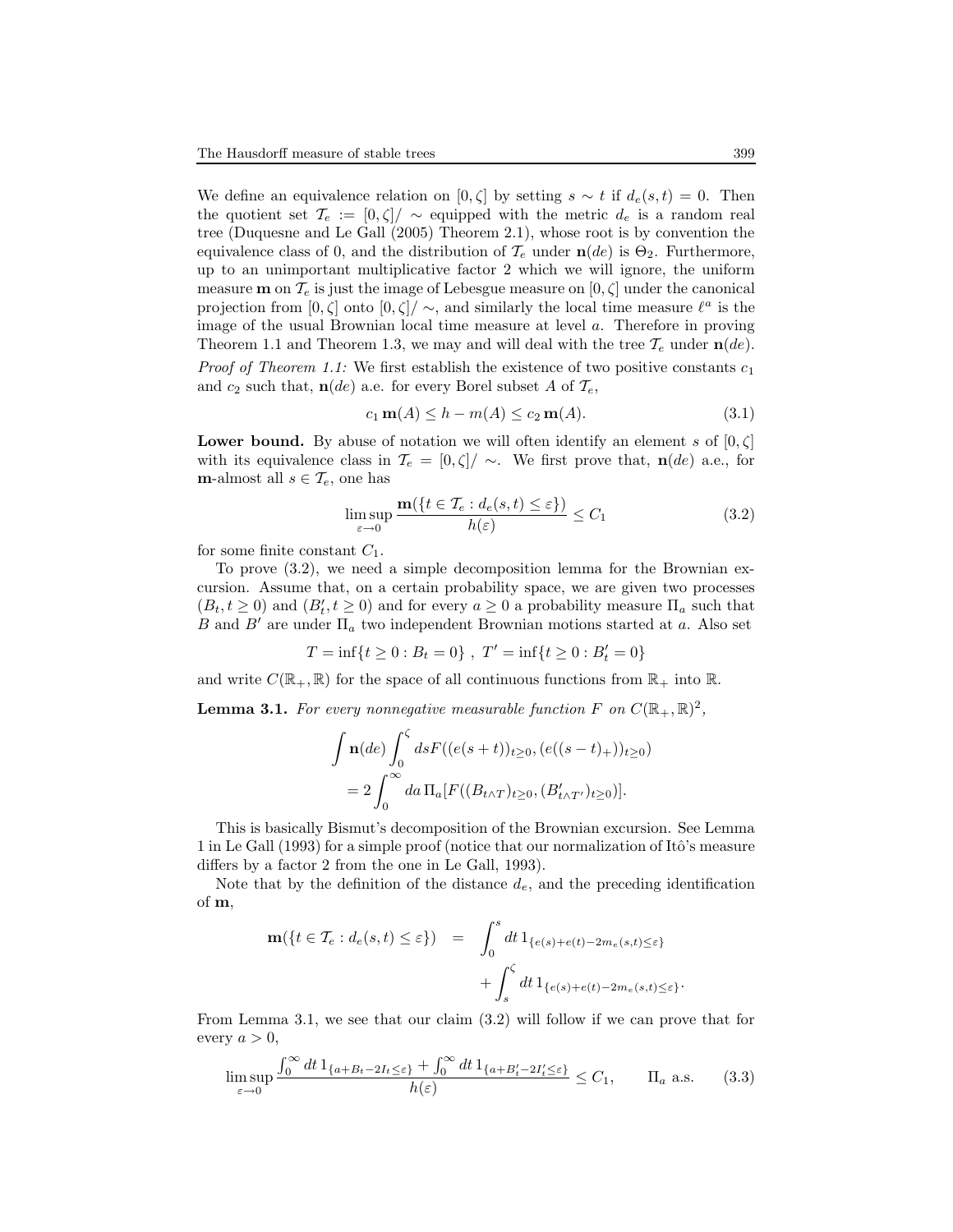where

$$
I_t = \inf_{s \le t} B_s ,\ I'_t = \inf_{s \le t} B'_s.
$$

By translation invariance, it is enough to consider the case  $a = 0$  in (3.3). A famous theorem of Pitman states that the process  $R_t := B_t - 2I_t$  is under  $\Pi_0$  a three-dimensional Bessel process started at 0, that is, it has the same distribution as the modulus of a three-dimensional Brownian motion started from the origin. From estimates due to Ciesielski and Taylor (1962), there exists a finite constant  $C_2$  such that

$$
\limsup_{\varepsilon \to 0} \frac{\int_0^\infty dt \, 1_{\{R_t \le \varepsilon\}}}{h(\varepsilon)} = C_2, \qquad \Pi_0 \text{ a.s.}
$$

From this and the analogous statement for  $R'_t := B'_t - 2I'_t$ , we deduce (3.3), which completes the proof of  $(3.2)$ . The lower bound in  $(3.1)$  then follows from Lemma 2.1 (i).

Upper bound. From Lemma 2.1 (ii), the upper bound in  $(3.1)$  will follow if we can prove the existence of a constant  $K_1 > 0$  such that,  $n(de)$  a.e.,

$$
h - m(\lbrace s \in \mathcal{T}_e : \limsup_{\varepsilon \to 0} \frac{\mathbf{m}(\lbrace t \in \mathcal{T}_e : d_e(s, t) \le \varepsilon \rbrace)}{h(\varepsilon)} \le K_1 \rbrace) = 0. \tag{3.4}
$$

For every integer  $n \geq 0$ , set  $\varepsilon_n = 2^{-n}$ . We will prove the existence of a constant  $K_2$  such that, for every integer  $n_0 \geq 0$ ,  $\mathbf{n}(de)$  a.e.,

$$
h - m({s \in \mathcal{T}_e : e(s) > 2^{-n_0}, \, \mathbf{m}({t \in \mathcal{T}_e : d_e(s, t) \le \varepsilon_p}) \le K_2 h(\varepsilon_p), \forall p \ge n_0}) = 0. \tag{3.5}
$$

Clearly,  $(3.4)$  follows from  $(3.5)$ . To prove  $(3.5)$ , we will need to introduce suitable coverings of the sets

$$
F_{n_0}^N := \{ s \in \mathcal{T}_e : 2^{-n_0} < e(s) < N, \, \mathbf{m}(\{ t \in \mathcal{T}_e : d_e(s, t) \le \varepsilon_p \}) \le K_2 h(\varepsilon_p), \forall p \ge n_0 \},
$$
\nwhere  $N$  is a positive integer. For every  $n \ge 0$ , consider the sequence of stopping

times defined inductively as follows

$$
T_0^n = 0, \ T_1^n = \inf\{s \ge 0 : e(s) = 2^{-n}\}, \ T_{k+1}^n = \inf\{s \ge T_k^n : |e(s) - e(T_k^n)| = 2^{-n}\},
$$

where inf  $\varnothing = \infty$  by convention. The sequence  $(2^n e(T_k^n) 1_{\{T_k^n < \infty\}}, k \ge 0)$  is distributed under  $\mathbf{n}(de \mid T_1^n < \infty)$  as a positive excursion of simple random walk. In particular, for every integer  $j \geq 1$ ,

$$
\mathbf{n}\Big(\sum_{k=0}^{\infty} 1_{\{T_k^n < \infty, \, e(T_k^n) = j2^{-n}\}}\Big) = 2\,\mathbf{n}(T_1^n < \infty) = 2^{n+1}.\tag{3.6}
$$

Let  $s \in F_{n_0}^N$  and  $n \geq n_0 + 2$ . There exists a unique integer  $k > 0$  such that  $s \in [T_k^n, T_{k+1}^n)$ . From our definitions, we have then

$$
d_e(T_k^n, s) \leq 3 \cdot 2^{-n}.
$$

As a consequence, for every  $p \in \{n_0, n_0 + 1, \ldots, n-2\}$ , we have

$$
\{t \in \mathcal{T}_e : d_e(s, t) \le \varepsilon_p\} \supset \{t \in \mathcal{T}_e : d_e(T_k^n, t) \le \varepsilon_p/4\}.
$$

It follows that

$$
F_{n_0}^N \subset \bigcup_{k \in I_{n_0,n}} [T_k^n, T_{k+1}^n), \tag{3.7}
$$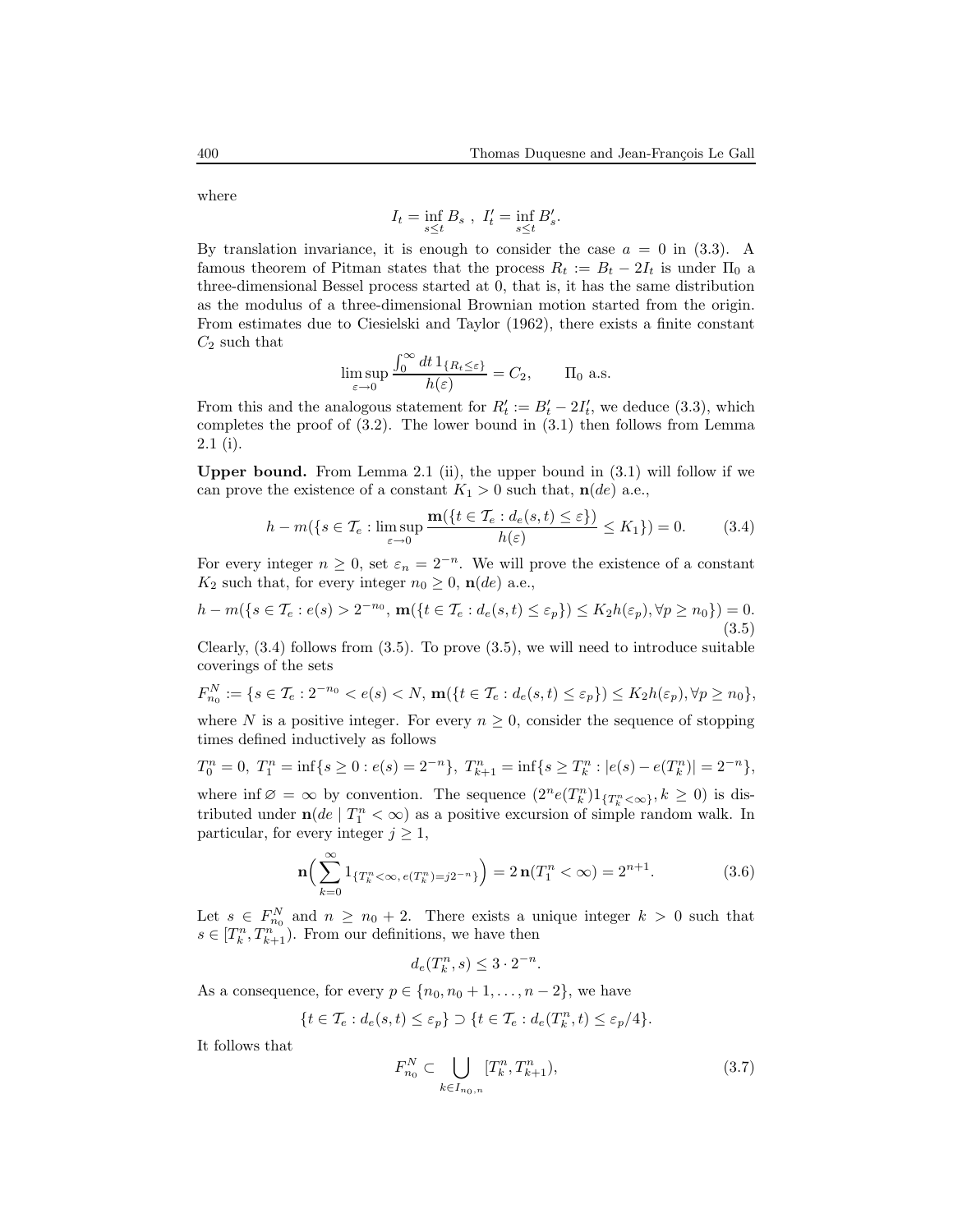where

$$
I_{n_0,n} = \{k \ge 0 : T_k^n < \infty, \ 2^{-n_0} \le e(T_k^n) \le N
$$
  
and 
$$
\int_{T_k^n}^{\zeta} dt \, 1_{\{d_e(T_k^n, t) \le \varepsilon_p/4\}} \le K_2 h(\varepsilon_p), \ \forall p \in \{n_0, \dots, n-2\} \}.
$$

To bound the cardinality  $#I_{n_0,n}$  of the set  $I_{n_0,n}$ , we use the strong Markov property under the excursion measure to write, for every  $k \geq 1$ ,

$$
\mathbf{n}(k \in I_{n_0,n}) = \mathbf{n}\Big(\mathbf{1}_{\{T_k^n < \infty, 2^{-n_0} \le e(T_k^n) \le N\}} \times \Pi_{e(T_k^n)}\Big[\int_0^T dt \, \mathbf{1}_{\{e(T_k^n) + B_t - 2I_t \le \varepsilon_p/4\}} \le K_2 h(\varepsilon_p), \ \forall p \in \{n_0, \dots, n-2\}\Big]\Big).
$$

Using again Pitman's theorem recalled above, we have for every  $a \geq 2^{-n_0}$ ,

$$
\Pi_a \Big[ \int_0^T dt \, 1_{\{a+B_t-2I_t \le \varepsilon_p/4\}} \le K_2 h(\varepsilon_p), \ \forall p \in \{n_0, \dots, n-2\} \Big]
$$
  
=  $\Pi_0 \Big[ \int_0^\infty dt \, 1_{\{R_t \le \varepsilon_p/4\}} \le K_2 h(\varepsilon_p), \ \forall p \in \{n_0, \dots, n-2\} \Big],$ 

where R is under  $\Pi_0$  a three-dimensional Bessel process started at 0. It follows from Theorem 1.2 in Le Gall (1985) that, provided  $n_0$  is large enough, we can choose  $K_2$ sufficiently small so that the last probability is bounded above by

$$
\exp(-c(n - n_0)^{1/2}),
$$

for some positive constant c. Hence,

$$
\mathbf{n}(k \in I_{n_0,n}) \le \exp(-c(n - n_0)^{1/2}) \mathbf{n}(T_k^n < \infty, \ 2^{-n_0} \le e(T_k^n) \le N)
$$

and by summing over  $k$ , and using  $(3.6)$ 

$$
\mathbf{n}(\#I_{n_0,n}) \le \exp(-c(n-n_0)^{1/2}) N 2^{2n+1}.
$$

In particular, by Fatou's lemma,

$$
\liminf_{n \to \infty} 2^{-2n} \exp(c(n - n_0)^{1/2}) \, \#I_{n_0, n} < \infty
$$

 $n(de)$  a.e. Now recall  $(3.7)$  and note that the diameter (with respect to the distance  $(d_e)$  of each interval  $[T_k^n, T_{k+1}^n]$  is bounded above by  $42^{-n}$ . Our claim (3.5) then follows from the definition of Hausdorff measures. This completes the proof of (3.1).

Theorem 1.1 can be deduced from the bounds (3.1) and an appropriate zero-one law. This is similar to the argument used in Section 7 of Le Gall and Perkins (1995), but there are some differences.

Let us write  $p_e$  for the canonical projection from  $[0,\zeta]$  onto  $\mathcal{T}_e = [0,\zeta]/\sim$ . We first observe that, for every  $0 \leq s \leq t \leq \zeta$ , the quantity  $h - m(p_e([s,t]))$ is a mesurable function of  $e$ . To see this, note that in the definition  $(2.1)$  of  $h - m(p_e([s,t]))$ , we may restrict our attention to finite coverings with balls (use compactness and the fact that any subset of a real tree is contained in a closed ball with the same diameter). Moreover, it is enough to consider balls with rational diameter, and with a center of the form  $p_e(r)$  for some rational number  $r \in [0,\zeta]$ . The desired measurability property then follows easily.

We then define a finite measure  $\nu$  on  $[0, \zeta]$  by setting, for every  $t \in [0, \zeta]$ ,

$$
\nu([0,t]) = h - m(p_e([0,t])).
$$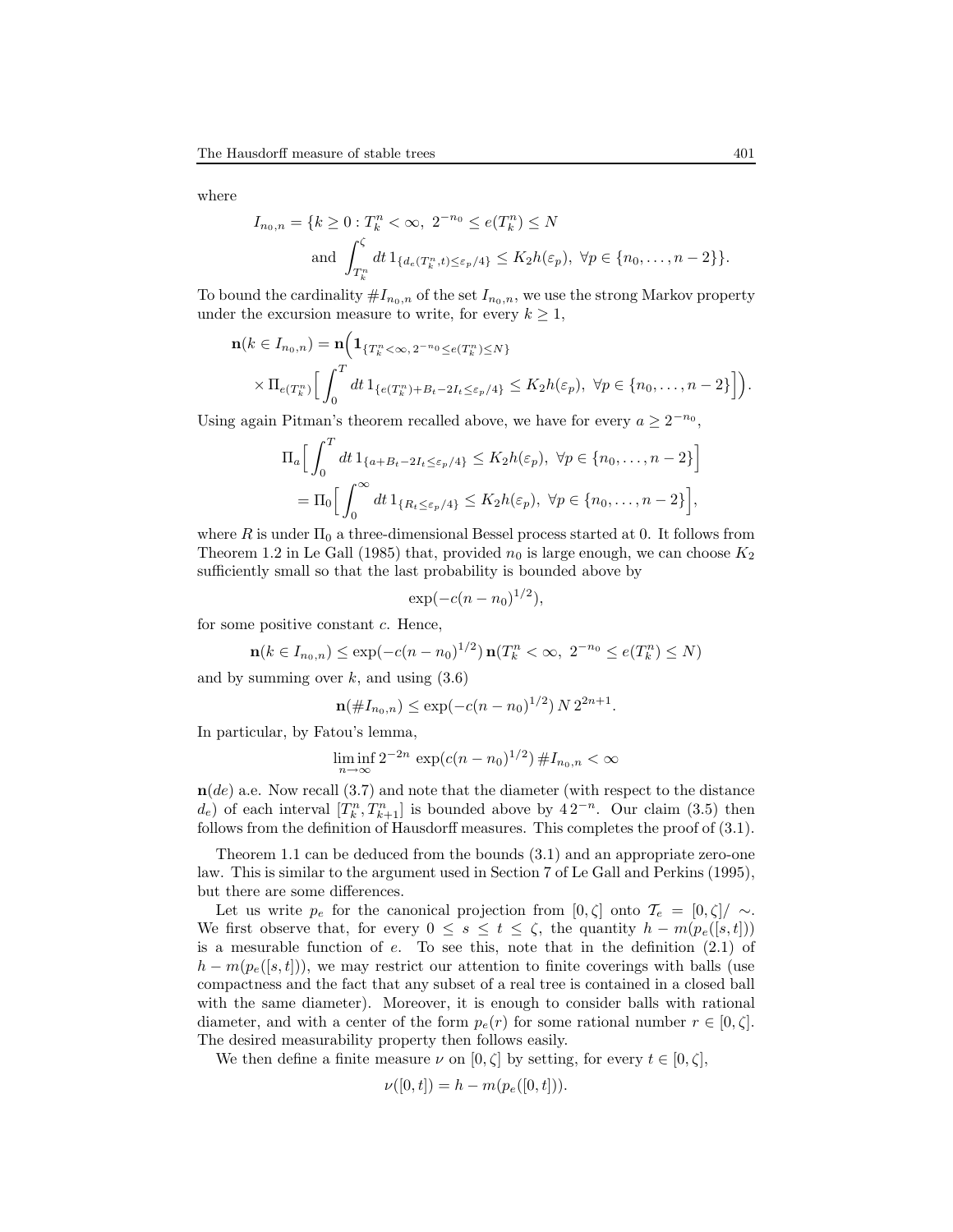Plainly, the mapping  $t \longrightarrow h - m(p_e([0,t]))$  is continuous and so  $\nu$  is nonatomic. Then we have also, for every  $0 \leq s \leq t \leq \zeta$ ,

$$
\nu([s,t]) = h - m(p_e([s,t])).
$$

Indeed, this is a consequence of the following observation: If  $0 \le u < v \le s < t \le \zeta$ , the set  $p_e([u, v]) \cap p_e([s, t])$  is contained in the ancestral line of  $p_e(s)$ , and so we must have

$$
h - m(p_e([u, v]) \cap p_e([s, t])) = 0.
$$

Since **m** is obtained as the image of Lebesgue measure under  $p_e$ , it is easy to verify that  $\mathbf{m}(p_e([s,t])) = t-s$  for every  $0 \leq s \leq t \leq \zeta$ ,  $\mathbf{n}(de)$  a.e. From the bounds (3.1), we get  $\mathbf{n}(de)$  a.e. for every  $0 \leq s \leq t \leq \zeta$ ,

$$
c_1(t - s) \le \nu([s, t]) \le c_2(t - s).
$$

Hence the measure  $\nu$  is absolutely continuous with respect to Lebesgue measure on  $[0, \zeta]$ , and by a standard differentiation theorem its density is equal almost everywhere to

$$
\frac{d\nu}{dt} = \lim_{\epsilon \to 0} \frac{\nu([t - \epsilon, t + \epsilon])}{2\epsilon} = \lim_{\epsilon \to 0} \frac{h - m(p_\epsilon([t - \epsilon, t + \epsilon]))}{2\epsilon}.\tag{3.8}
$$

It is easy to see that the quantity  $h - m(p_e([t - \epsilon, t + \epsilon]))$  is a measurable function of the path  $(e(t + u) - e(t), -\epsilon \le u \le \epsilon)$ . Hence we can use Lemma 3.1, together with translation invariance and the standard  $0 - 1$  law for Brownian motion, to get that the last limit in (3.8) must be equal to a constant  $C_0 \in [0,\infty]$ , dt a.e.,  $\mathbf{n}(de)$ a.e. Obviously,  $C_0 \in [c_1, c_2]$  and in particular  $0 < C_0 < \infty$ .

We have thus  $h - m(A) = C_0 \mathbf{m}(A)$  for every subset of the tree of the form  $p_e([s,t])$ , or for any finite union of such sets. However, every open subset U of the tree is the increasing limit of a sequence of such unions (note that  $p_e^{-1}(U)$  is a countable union of open intervals). Hence  $h - m(A) = C_0 \mathbf{m}(A)$  for every open subset A of  $\mathcal{T}_e$ , which is enough to complete the proof.

*Proof of Theorem 1.3:* We now turn to the Hausdorff measure of level sets of  $\mathcal{T}_e$ . Recall that

$$
\mathcal{T}_e(a) = \{ s \in \mathcal{T}_e : d_e(0, s) = a \} = \{ s \in \mathcal{T}_e : e(s) = a \}.
$$

We also denote by  $(\ell_s^a, s \geq 0)$  the (Brownian) local time process of e at level a. Then the measure  $\ell^a(ds)$  associated with the increasing function  $s \to \ell_s^a$  can be interpreted as a measure on  $\mathcal{T}_e(a)$  and indeed coincides with the one discussed in the introduction (up to a multiplicative factor 2 which is irrelevant for our purposes). Moreover, for every nonnegative measurable function F on  $C(\mathbb{R}_+,\mathbb{R})^2$ ,

$$
\int \mathbf{n}(de) \int_0^{\zeta} \ell^a(ds) F((e(s+t))_{t\geq 0}, (e((s-t)_+))_{t\geq 0})
$$
  
=  $2 \Pi_a[F((B_{t \wedge T})_{t\geq 0}, (B'_{t \wedge T'})_{t\geq 0})].$  (3.9)

This formula is easily derived from Lemma 3.1 and the usual approximations of Brownian local time.

As in the proof of Theorem 1.1, we first establish the existence of two positive constants  $\tilde{c}_1$  and  $\tilde{c}_2$  such that,  $n(de)$  a.e. for every Borel subset A of  $\mathcal{T}(a)$ ,

$$
\widetilde{c}_1 \ell^a(A) \le \widetilde{h} - m(A) \le \widetilde{c}_2 \ell^a(A). \tag{3.10}
$$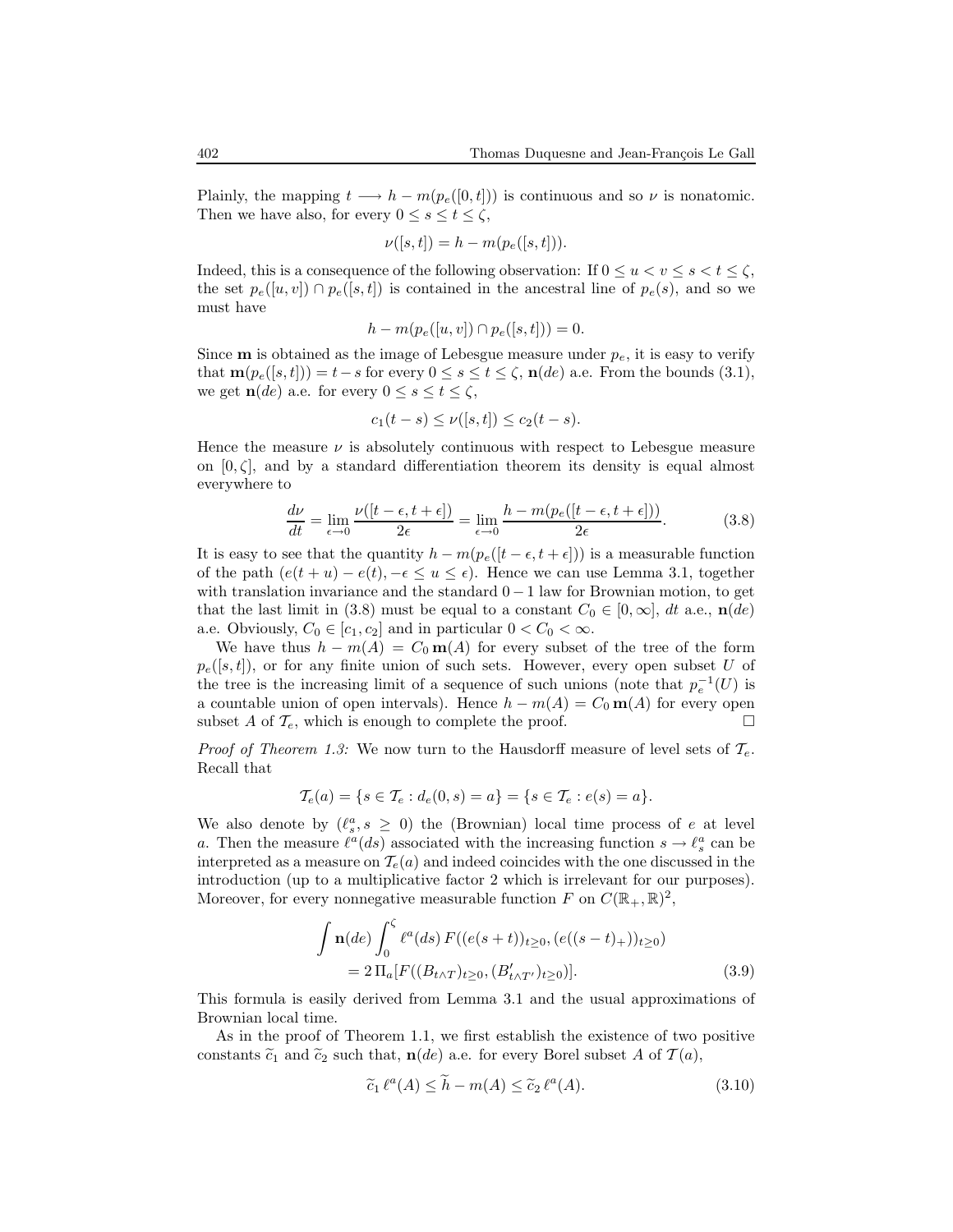**Lower bound.** Similarly as in the proof of the lower bound in  $(3.1)$ , it is enough to show that there exists a constant  $C'_1$  such that,  $\mathbf{n}(de)$  a.e., for  $\ell^a$ -almost all  $s \in \mathcal{T}_e(a),$ 

$$
\limsup_{\varepsilon \to 0} \frac{\ell^a(\{t \in \mathcal{T}_e(a) : d_e(s, t) \le \varepsilon\})}{\widetilde{h}(\varepsilon)} \le C_1'.\tag{3.11}
$$

If  $0 < \varepsilon < a$  and  $s, t \in \mathcal{T}_e(a)$ , we have  $d_e(s,t) \leq \varepsilon$  if and only if  $m_e(s,t) \geq a - \varepsilon/2$ . From this observation and (3.9), we see that (3.11) will follow if we can verify that, for every  $a > 0$ ,  $\Pi_a$  a.s.,

$$
\limsup_{\varepsilon \to 0} \frac{L_{T_{a-\varepsilon}}^a(B) + L_{T_{a-\varepsilon}}^a(B')}{\widetilde{h}(\varepsilon)} \le C_1',\tag{3.12}
$$

where  $(L_t^a(B), t \ge 0)$  is the local time process of B at level a, and  $T_{a-\varepsilon} = \inf\{t :$  $B_t = a - \varepsilon$ , with a similar notation for  $L_t^a(B')$  and  $T'_{a-\varepsilon}$ .

It is well known that the distribution of  $L_{T_{a-\varepsilon}}^{a}(B)$  under  $\Pi_{a}$  is exponential with mean  $2\varepsilon$ . Therefore an application of the Borel-Cantelli lemma immediately shows that, for  $\varepsilon_n = 2^{-n}$ ,

$$
\limsup_{n \to \infty} \frac{L_{T_{a-\varepsilon_n}}^a(B)}{\widetilde{h}(\varepsilon_n)} \le 2 , \quad \Pi_a \text{ a.s.}
$$

It readily follows that  $(3.12)$  holds with  $C'_1 = 8$ .

Upper bound. This is similar to the proof of the upper bound in  $(3.1)$ . It is enough to show that there is a constant  $K'_1$ , not depending on a, such that,  $\mathbf{n}(de)$ a.e.,

$$
\widetilde{h} - m(\lbrace s \in \mathcal{T}_e(a) : \limsup_{\varepsilon \to 0} \frac{\ell^a(\lbrace t \in \mathcal{T}_e(a) : d_e(s, t) \le \varepsilon \rbrace)}{\widetilde{h}(\varepsilon)} \le K_1' \rbrace) = 0. \tag{3.13}
$$

This requires finding good coverings for the sets

$$
G_{n_0} = \{ s \in \mathcal{T}_e(a) : \ \ell^a(\{ t \in \mathcal{T}_e(a) : d_e(s, t) \le \varepsilon_p \}) \le K'\widetilde{h}(\varepsilon_p), \ \forall p \ge n_0 \},
$$

where K' is a positive constant. Fix  $a > 0$  and  $n_0 \ge 1$  such that  $2^{-n_0} < a$ . To cover  $G_{n_0}$ , introduce the stopping times defined for every  $n \geq n_0$ ,

$$
T_0^n = \inf\{s : e(s) = a\}, \ T_1^n = \inf\{s > T_0^n : |e(s) - a| = 2^{-n}\}
$$

and by induction,

$$
T_{2k}^{n} = \inf\{s > T_{2k-1}^{n} : e(s) = a\}, \ T_{2k+1}^{n} = \inf\{s > T_{2k}^{n} : |e(s) - a| = 2^{-n}\}.
$$

It is easy to verify that

$$
\mathbf{n}\left(\sum_{k=0}^{\infty}1_{\{T_{2k}^n<\infty\}}\right)\leq C_{(a)}2^n,\tag{3.14}
$$

where the constant  $C_{(a)}$  only depends on a.

In a way very similar to the proof of Theorem 1.1, we have

$$
G_{n_0} \subset \bigcup_{k \in J_{n_0,n}} [T_{2k}^n, T_{2k+1}^n],\tag{3.15}
$$

where

$$
J_{n_0,n} = \{k : T_{2k}^n < \infty, \int_{T_{2k}^n}^{\zeta} d\ell_t^a 1_{\{d_e(T_{2k}^n, t) \leq \varepsilon_p/4\}} \leq K'\widetilde{h}(\varepsilon_p), \forall p \in \{n_0, \ldots, n-2\}\}.
$$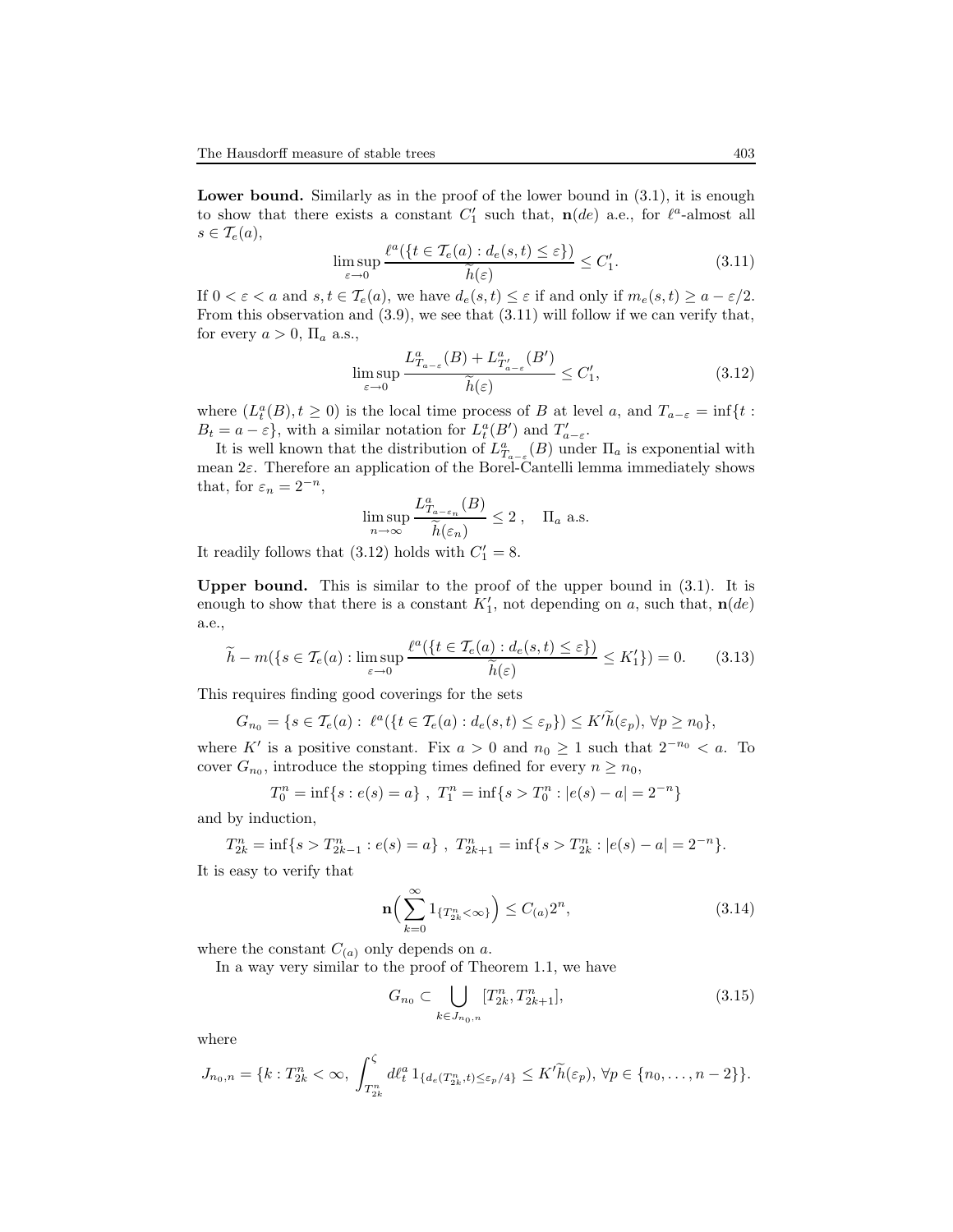By the strong Markov property at time  $T_{2k}^n$ ,

$$
\mathbf{n}(k \in J_{n_0,n}) = \mathbf{n}\Big(T_{2k}^n < \infty, \, \Pi_a[L_{T_{a-\varepsilon_p}/8}^a \leq K'\widetilde{h}(\varepsilon_p), \forall p \in \{n_0,\ldots,n-2\}]\Big).
$$

Now note that the variables  $L_{T_{a-\varepsilon_p/8}}^a-L_{T_{a-\varepsilon_p/16}}^a, p \in \{n_0,\ldots,n-2\}$  are independent under  $\Pi_a$ . Moreover, conditionally on the event that it is strictly positive, which has probability 1/2, the variable  $L_{T_{a-\varepsilon_p/8}}^a - L_{T_{a-\varepsilon_p/16}}^a$  is exponentially distributed with mean  $\varepsilon_p/4$ . It follows that

$$
\Pi_a[L_{T_{a-\varepsilon_p/8}}^a \leq K'\tilde{h}(\varepsilon_p), \forall p \in \{n_0, \dots, n-2\}]
$$
\n
$$
\leq \Pi_a[L_{T_{a-\varepsilon_p/8}}^a - L_{T_{a-\varepsilon_p/16}}^a \leq K'\tilde{h}(\varepsilon_p), \forall p \in \{n_0, \dots, n-2\}]
$$
\n
$$
= \prod_{p=n_0}^{n-2} \left(1 - \frac{1}{2} \exp(-4K'\log\log 2^p)\right).
$$

If  $K' < 1/8$ , the latter quantity is bounded above by  $\exp(-c(n-n_0)^{1/2})$  for n large. Therefore we get for all  $n$  sufficiently large,

$$
\mathbf{n}(k \in J_{n_0,n}) \le \exp(-c(n - n_0)^{1/2}) \mathbf{n}(T_{2k}^n < \infty).
$$

By combining this with (3.14), and using Fatou's lemma, we arrive at

$$
\liminf_{n \to \infty} 2^{-n} \exp(c(n - n_0)^{1/2}) \, \# J_{n_0, n} < \infty,\tag{3.16}
$$

 $\mathbf{n}(de)$  a.e. Since by construction the  $d_e$ -diameter of each interval  $[T_{2k}^n, T_{2k+1}^n]$  is bounded above by  $42^{-n}$ , (3.16) and (3.15) lead to  $h - m(G_{n_0}) = 0$ . The estimate  $(3.13)$  now follows for a suitable choice of  $K'_1$ , and this completes the proof of the bounds (3.10).

The end of the proof is now similar to the final part of the proof of Theorem 1.1. We introduce the random measure  $\tilde{\nu}$  on  $[0, \zeta]$  defined by

$$
\widetilde{\nu}([0,t]) = h - m(p_e([0,t]) \cap \mathcal{T}(a)).
$$

The bounds (3.10) imply that  $\tilde{\nu}(dt)$  is absolutely continuous with respect to  $\ell^a(dt)$ , and that its density is bounded below and above by  $\tilde{c}_1$  and  $\tilde{c}_2$  respectively. A zero-one law argument, now relying on (3.9), shows that this density is equal to a constant  $C_0$ ,  $\ell^a(dt)$  a.e.,  $\mathbf{n}(de)$  a.e. Moreover this constant does not depend on a. We leave details to the reader.  $\Box$ 

## 4. Preliminaries about stable trees

In this section we collect the basic facts about stable trees that will be needed in the proof of Theorem 1.4 and Theorem 1.5. We refer to Duquesne and Le Gall (2005) for additional details.

We fix  $\alpha \in (1, 2)$ . As in the introduction above, we write  $\Theta_{\alpha}$  for the distribution of the stable tree with index  $\alpha$ . In the terminology of Duquesne and Le Gall  $(2005)$ , this corresponds to the measure  $\Theta$  associated with the branching mechanism function  $\psi(u) = u^{\alpha}$ . Note that  $\Theta_{\alpha}$  is a  $\sigma$ -finite measure on the space  $\mathbb T$  of (rooted) R-trees, which puts no mass on the trivial tree consisting only of the root.

In the same way as in the previous section,  $\Theta_{\alpha}$  can be defined and studied in terms of its coding function. However, the role of the Brownian excursion in the case  $\alpha = 2$  is now played by the stable height process, which is a less tractable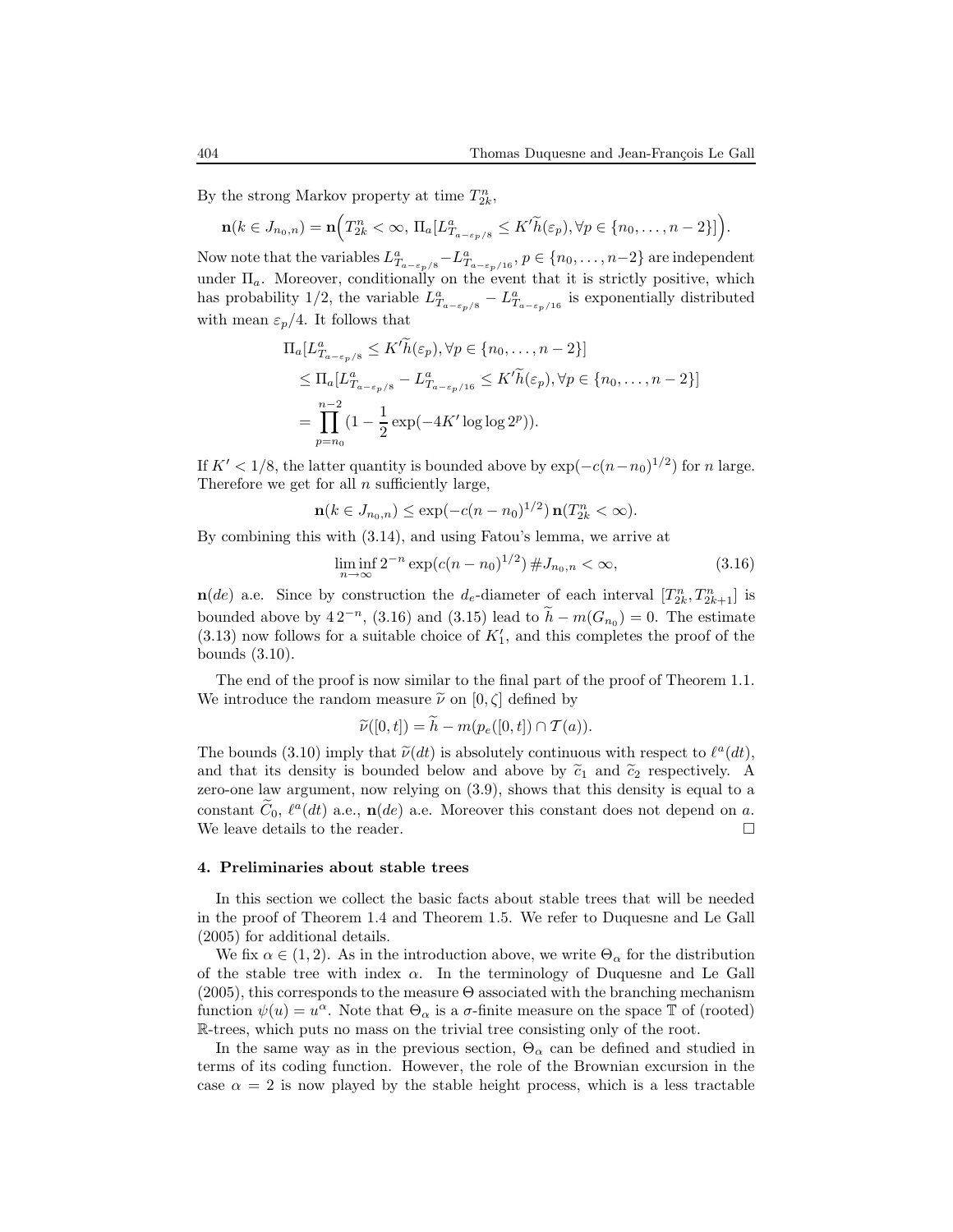probabilistic object. For this reason, rather than using the coding function as we did in the case  $\alpha = 2$ , we will state here the key properties of the stable tree that are relevant to our study, and that can be found in Duquesne and Le Gall (2005).

We already mentioned the scaling invariance property of  $\Theta_{\alpha}$ : For every  $r > 0$ , the distribution of the scaled tree  $r\mathcal{T}$  under  $\Theta_{\alpha}$  is  $r^{\frac{1}{\alpha-1}}\Theta_{\alpha}$ . We can also express the local times  $\ell_{(r\mathcal{T})}^a$  and uniform measure  $\mathbf{m}_{(r\mathcal{T})}$  of the scaled tree  $r\mathcal{T}$  in terms of the local times  $\ell_{(\mathcal{T})}^a$  and uniform measure  $\mathbf{m}_{(\mathcal{T})}$  of the tree T. Precisely, considering only the total masses of these random measures, we have  $\Theta_{\alpha}$  a.e.,

$$
\langle \ell_{(r\mathcal{T})}^{a}, 1 \rangle = r^{\frac{1}{\alpha - 1}} \langle \ell_{(\mathcal{T})}^{a/r}, 1 \rangle , \langle \mathbf{m}_{(r\mathcal{T})}, 1 \rangle = r^{\frac{\alpha}{\alpha - 1}} \langle \mathbf{m}_{(\mathcal{T})}, 1 \rangle.
$$
 (4.1)

This can be checked from the approximation of local time recalled in the introduction above.

Informally, the tree T under  $\Theta_{\alpha}$  describes the genealogy of descendants of a single individual in a continuous-state branching process with branching mechanism  $\psi(u) = u^{\alpha}$ . The total mass  $\langle \ell^{\alpha}, 1 \rangle$  then corresponds to the population at time (or level) a. To make this more precise, we can state the following "Ray-Knight property" of local times. Let  $x > 0$  and let

$$
\sum_{i\in I}\delta_{\mathcal{T}_i}
$$

be a Poisson point measure on T with intensity  $x\Theta_{\alpha}$ . The real-valued process  $(X_t)_{t\geq 0}$  defined by

$$
\begin{cases}\nX_t = \sum_{i \in I} \langle \ell^t_{(\mathcal{T}_i)}, 1 \rangle & \text{if } t > 0, \\
X_0 = x\n\end{cases}
$$

is a continuous-state branching process with branching mechanism  $\psi(u) = u^{\alpha}$ , started at  $X_0 = x$ . This means that  $(X_t)_{t\geq 0}$  is a Feller Markov process on  $\mathbb{R}_+$  and that the Laplace transform of its semigroup is determined as follows: For every  $\lambda > 0$ ,

$$
E[\exp(-\lambda X_t) | X_0 = x] = \exp(-x u_t(\lambda)),
$$

where  $(u_t(\lambda))_{t>0}$  is determined from the integral equation

$$
u_t(\lambda) + \int_0^t ds \, u_s(\lambda)^\alpha = \lambda,
$$

so that

$$
u_t(\lambda) = (\lambda^{1-\alpha} + (\alpha - 1)t)^{\frac{1}{1-\alpha}}.
$$
\n(4.2)

Note that we have also

$$
u_t(\lambda) = \Theta_\alpha (1 - \exp{-\lambda \langle \ell^t, 1 \rangle})
$$

from the exponential formula for Poisson measures. Using the Markov property of X, one easily derives similar integral equations for finite-dimensional marginal distributions of  $(X_t)_{t>0}$ : See e.g. Section II.3 of Le Gall (1999) where the more general setting of superprocesses is considered. We will need the following particular case: For every  $\gamma, \lambda > 0$ , the function

$$
v_t(\gamma, \lambda) = \Theta_\alpha \Big( 1 - \exp \Big( -\gamma \int_0^t ds \, \langle \ell^s, 1 \rangle - \lambda \langle \ell^t, 1 \rangle \Big) \Big)
$$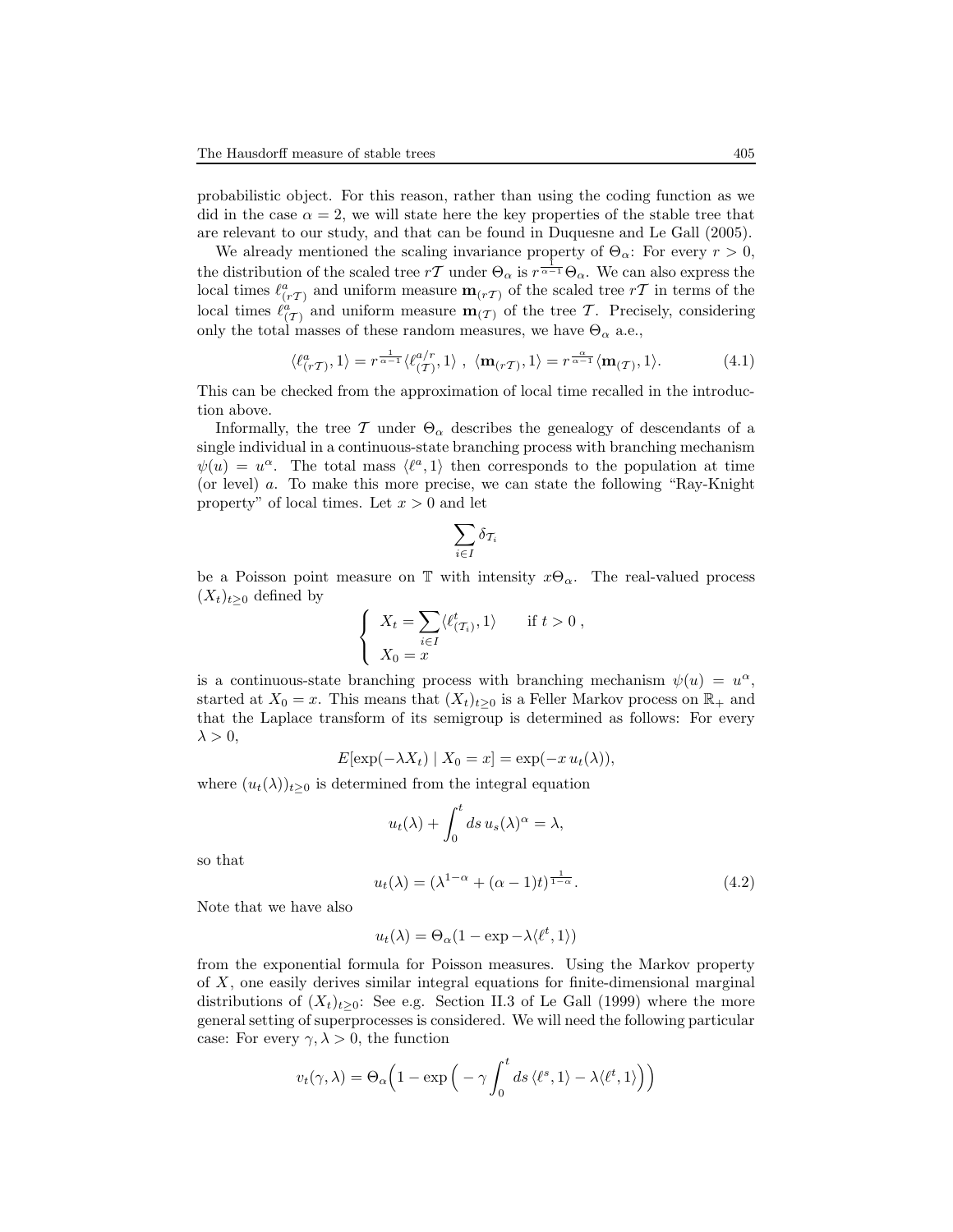solves the integral equation

$$
v_t + \int_0^t ds \,(v_s)^{\alpha} = \gamma t + \lambda.
$$

Recall that  $\mathcal{T}(r)$  denotes the level set of  $\mathcal T$  at level r, and  $H(\mathcal T)$  stands for the height of T. We also use the notation  $\mathcal{T}_{\leq r}$  for the set  $\{\sigma \in \mathcal{T} : d(\rho, \sigma) \leq r\}.$ 

**Lemma 4.1.** There exist two positive constants  $c_{\alpha}$  and  $C_{\alpha}$  such that, for every  $b > 0$ ,

$$
\Theta_{\alpha}\Big(\mathbf{m}(\mathcal{T}_{\leq 1}) \leq b \ , \ H(\mathcal{T}) \geq 1\Big) \leq C_{\alpha} \, \exp(-c_{\alpha} b^{-\frac{\alpha-1}{\alpha}}).
$$

Proof: With the preceding notation, set

$$
v_t^0(\gamma) = v_t(\gamma, 0) = \Theta_\alpha \Big( 1 - \exp \Big( -\gamma \int_0^t ds \, \langle \ell^s, 1 \rangle \Big) \Big),
$$

so that  $v_t^0 = v_t^0(\gamma)$  solves the integral equation

$$
v_t^0 + \int_0^t ds \, (v_s^0)^\alpha = \gamma t.
$$

It follows, that, for every  $t \geq 0$ ,  $v_t^0(\gamma) \in [0, \gamma^{1/\alpha})$  is determined by

$$
\int_0^{v_t^0(\gamma)} \frac{dy}{\gamma - y^\alpha} = t.
$$
\n(4.3)

Similarly, if  $v_t^{\infty}(\gamma) = \lim_{\varepsilon \to 0} \uparrow v_t(\gamma, \lambda)$  as  $\lambda \uparrow \infty$ , we have

$$
v_t^{\infty}(\gamma) = \Theta_{\alpha} \left( 1 - \mathbf{1}_{\{\ell^t = 0\}} \exp \left( -\gamma \int_0^t ds \, \langle \ell^s, 1 \rangle \right) \right)
$$

and  $v_t^{\infty}(\gamma) \in (\gamma^{1/\alpha}, \infty)$  is determined from the equation

$$
\int_{v_t^{\infty}(\gamma)}^{\infty} \frac{dy}{y^{\alpha} - \gamma} = t.
$$

Simple analytic arguments show that

$$
v_t^0(\gamma) = \gamma^{1/\alpha} (1 - e^{-\varphi_t(\gamma)}),
$$

where

$$
\lim_{\gamma \to \infty} \gamma^{\frac{1}{\alpha} - 1} \varphi_t(\gamma) = \alpha t.
$$

Similarly,

$$
v_t^{\infty}(\gamma) = \gamma^{1/\alpha} (1 + e^{-\phi_t(\gamma)}),
$$

where

$$
\lim_{\gamma \to \infty} \gamma^{\frac{1}{\alpha} - 1} \phi_t(\gamma) = \alpha t.
$$

Now observe that

$$
\Theta_{\alpha}\Big(\mathbf{1}_{\{\ell^1\neq 0\}}\exp\Big(-\gamma\int_0^1 ds\,\langle \ell^s,1\rangle\Big)\Big)=v_1^{\infty}(\gamma)-v_1^0(\gamma)=\gamma^{1/\alpha}(e^{-\varphi_1(\gamma)}+e^{-\phi_1(\gamma)}).
$$

Furthermore, by construction,  $\mathbf{m}(\mathcal{T}_{\leq 1}) = \int_0^1 ds \, \langle \ell^s, 1 \rangle$  and  $\{ \ell^1 \neq 0 \} = \{ H(\mathcal{T}) \geq 1 \},$  $\Theta_{\alpha}$  a.e. (cf Theorem 4.2 in Duquesne and Le Gall, 2005). We get

$$
\lim_{\gamma \to \infty} \frac{\log \Theta_{\alpha}(\mathbf{1}_{\{H(\mathcal{T}) \geq 1\}} \exp(-\gamma \mathbf{m}(\mathcal{T}_{\leq 1})))}{\gamma^{1-\frac{1}{\alpha}}} = -\alpha.
$$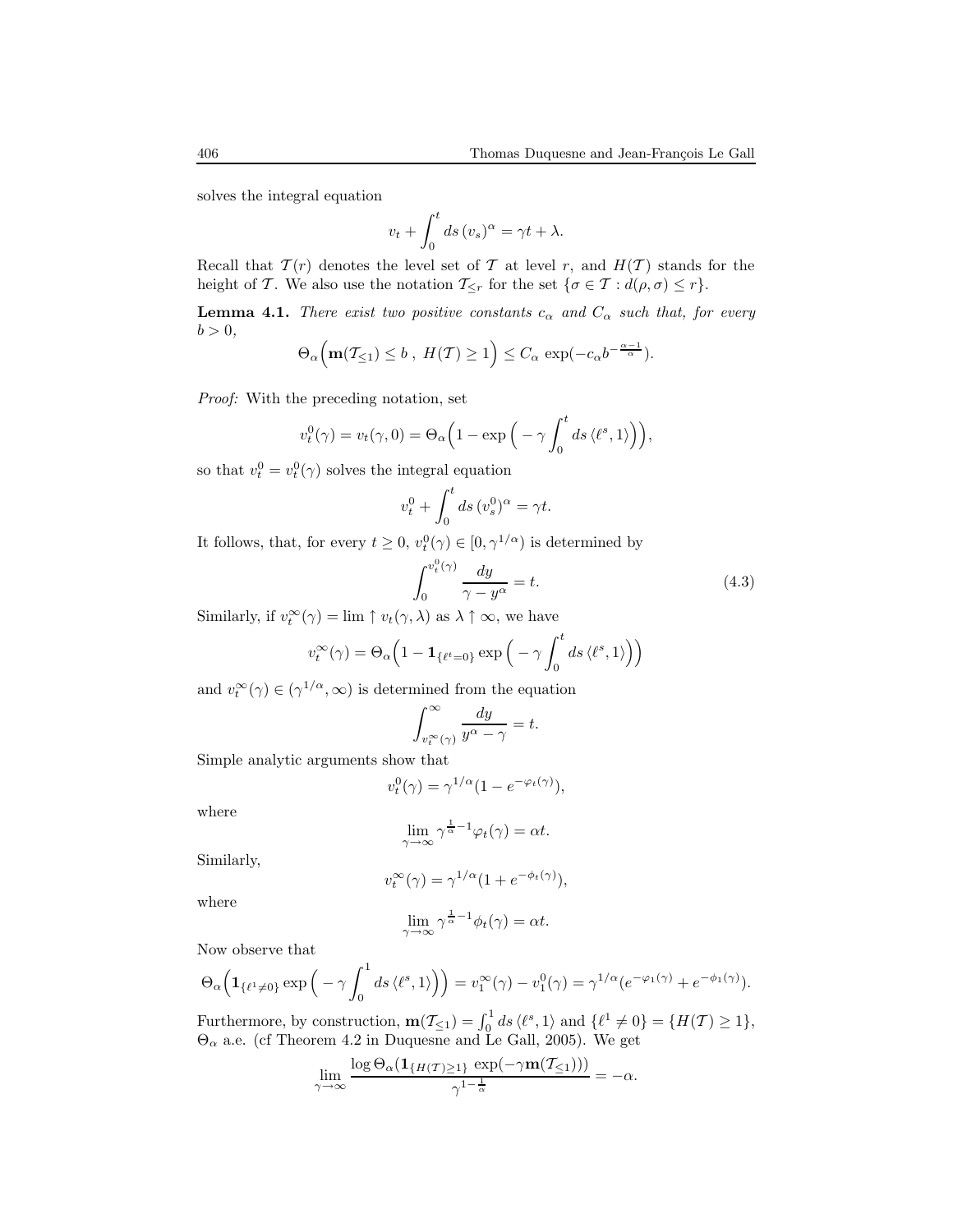Hence, there exist positive constants c and c' such that, for every  $\gamma > 0$ ,

$$
\Theta_{\alpha}(\mathbf{1}_{\{H(\mathcal{T})\geq 1\}} \exp(-\gamma \mathbf{m}(\mathcal{T}_{\leq 1}))) \leq c \exp(-c'\gamma^{1-\frac{1}{\alpha}}).
$$

The estimate of the lemma now follows by writing

$$
\Theta_{\alpha}\Big(\mathbf{m}(\mathcal{T}_{\leq 1}) \leq b \ , \ H(\mathcal{T}) \geq 1\Big) \leq e \ \Theta_{\alpha}(\mathbf{1}_{\{H(\mathcal{T}) \geq 1\}} \ \exp(-b^{-1}\mathbf{m}(\mathcal{T}_{\leq 1}))).
$$

An important role in the next section will be played by a subtree decomposition along the ancestral line of a randomly chosen vertex. For the reader's convenience, we now recall this result.

We first introduce the relevant notation. Let  $\mathcal{T} \in \mathbb{T}$  and  $\sigma \in \mathcal{T}$ . Denote by  $[\rho, \sigma]$  the line segment from the root  $\rho$  to  $\sigma$ , that is the ancestral line of  $\sigma$ . If  $\sigma, \sigma' \in \mathcal{T}$ , the notation  $\sigma \wedge \sigma'$  stands for the most recent common ancestor to  $\sigma$  and  $\sigma'$  (equivalently,  $[\![\rho, \sigma]\!] \cap [\![\rho, \sigma']\!] = [\![\rho, \sigma \land \sigma']\!]$ ). Denote by  $\mathcal{T}^{(j),\circ}, j \in \mathcal{J}$  the connected components of the open set  $\mathcal{T} \setminus [\![\rho, \sigma]\!]$ , and note that for every  $j \in \mathcal{J}$ ,  $\sigma_j := \sigma \wedge \tau$ does not depend on the choice of  $\tau \in \mathcal{T}^{(j),\circ}$ . Furthermore,  $\mathcal{T}^{(j)} := \mathcal{T}^{(j),\circ} \cup \{\sigma_j\}$  is a (compact rooted) R-tree with root  $\sigma_j$ . The trees  $\mathcal{T}^{(j)}$ ,  $j \in \mathcal{J}$  can be interpreted as the subtrees of T originating from the segment  $[\rho, \sigma]$ . We put

$$
\mathcal{M}_{\sigma} = \sum_{j \in \mathcal{J}} \delta_{(d(\rho, \sigma_j), \mathcal{T}^{(j)})},
$$

thus defining a point measure on  $[0, \infty) \times \mathbb{T}$ .

**Theorem 4.2.** For every  $a > 0$  and every nonnegative measurable function  $\Phi$  on  $[0, \infty) \times \mathbb{T}$ ,

$$
\Theta_\alpha \Big( \int \ell^a (d\sigma) \, \exp - \langle \mathcal{M}_\sigma , \Phi \rangle \Big) = \exp \Big( - \alpha \int_0^a dt \, \Big( \Theta_\alpha (1 - \exp - \Phi(t,\cdot)) \Big)^{\alpha -1} \Big).
$$

This is the case  $\psi(u) = u^{\alpha}$  in Theorem 4.5 of Duquesne and Le Gall (2005).

## 5. The Hausdorff measure of the stable tree

In this section we prove Theorem 1.4 and Theorem 1.5. We keep the notation and assumptions of the preceding section.

Proof of Theorem 1.4: Part (i) is an immediate consequence of the following proposition.

**Proposition 5.1.** Suppose that  $h : [0, \infty) \rightarrow [0, \infty)$  is a monotone increasing function that can be written in the form  $h(r) = r^{\frac{\alpha'}{\alpha-1}}g(r)$  where g is monotone decreasing in a neighborhood of the origin. Then the condition

$$
\sum_{n=1}^{\infty} g(2^{-n})^{-(\alpha-1)} < \infty \tag{5.1}
$$

implies that  $h - m(\mathcal{T}) = \infty$ ,  $\Theta_{\alpha}$  a.e.

Conjecture. If (5.1) fails, then  $h - m(\mathcal{T}) = 0$ ,  $\Theta_{\alpha}$  a.e.

*Proof:* Let  $a > 0$ . If  $\sigma \in \mathcal{T}$  and  $\varepsilon > 0$ , denote by  $B(\sigma, \varepsilon)$  the closed ball of radius  $\varepsilon$ centered at  $\sigma$ . Then Theorem 4.2 implies that, for every  $\lambda > 0$  and  $\varepsilon \in (0, a],$ 

$$
\Theta_{\alpha}\Big(\int \ell^{a}(d\sigma) \, \exp-\lambda \mathbf{m}(B(\sigma,\varepsilon))\Big) = \exp\Big(-\alpha \int_{a-\varepsilon}^{a} \Phi_{\varepsilon,\lambda,a}(t)^{\alpha-1} \, dt\Big),\tag{5.2}
$$

 $\Box$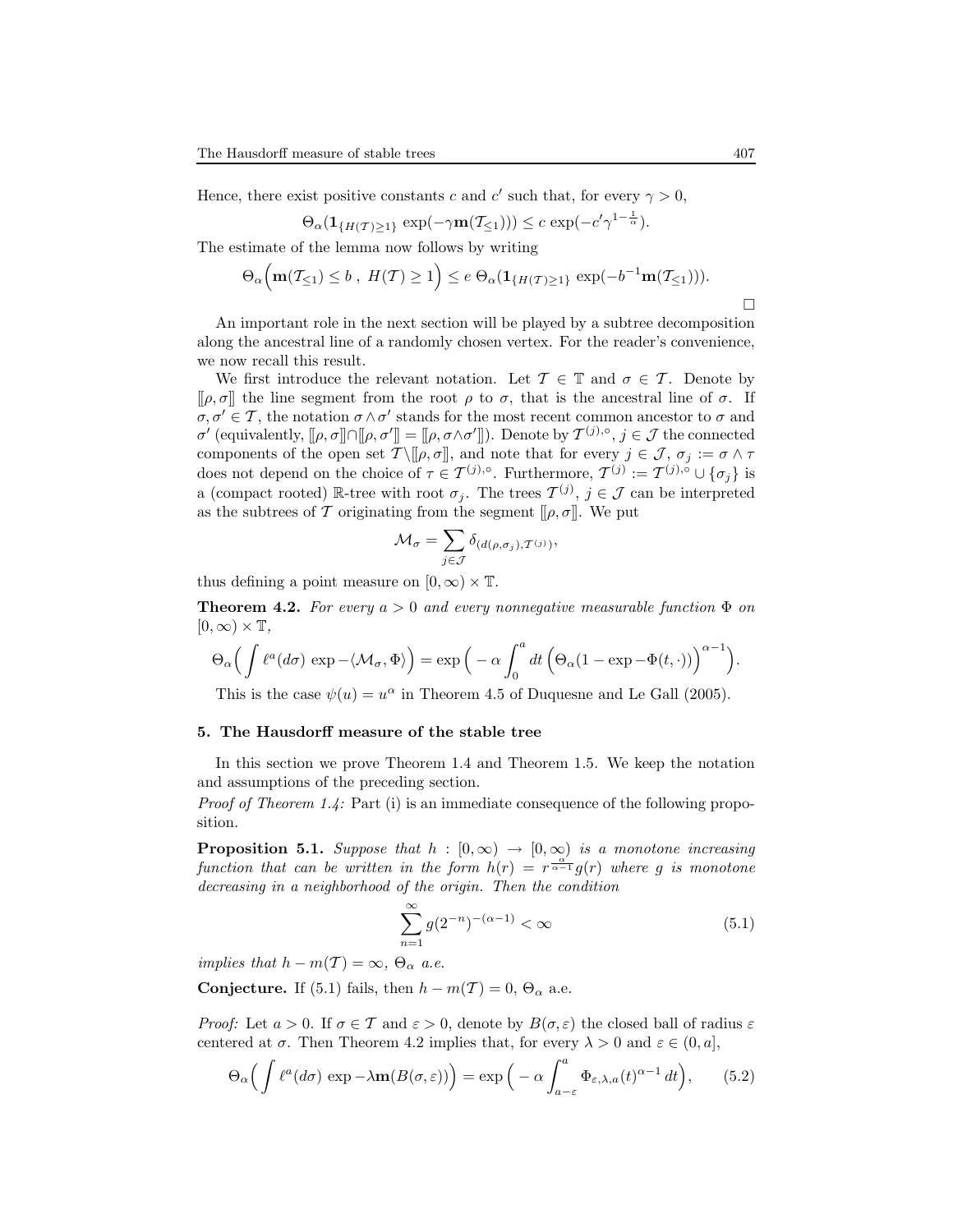where for  $t \in [a - \varepsilon, a],$ 

$$
\Phi_{\varepsilon,\lambda,a}(t) = \Theta_{\alpha}\Big(1 - \exp -\lambda \mathbf{m}(B(\rho,\varepsilon - (a-t)))\Big).
$$

Details of the derivation of (5.2) can be found on p. 593-594 of Duquesne and Le Gall  $(2005)$ , where a similar formula is derived in greater generality.

In agreement with the notation of the preceding section, we put

$$
v_r^0(\lambda) = \Theta_\alpha (1 - \exp -\lambda \mathbf{m}(B(\rho, r))) = \Theta_\alpha (1 - \exp -\lambda \mathbf{m}(T_{\leq r})).
$$

Then, (5.2) can be rewritten in the form

$$
\Theta_{\alpha} \Big( \int \ell^{a} (d\sigma) \, \exp -\lambda \mathbf{m}(B(\sigma, \varepsilon)) \Big) = \exp \Big( -\alpha \int_{0}^{\varepsilon} dr \, v_{r}^{0} (\lambda)^{\alpha - 1} \Big). \tag{5.3}
$$

Recall that  $v_r^0(\lambda)$  is determined from equation (4.3). From this equation one immediately derives the following scaling property: For every  $\varepsilon > 0$ ,

$$
v_{\varepsilon r}^{0}(\lambda) = \varepsilon^{-\frac{1}{\alpha - 1}} v_{r}^{0}(\varepsilon^{\frac{\alpha}{\alpha - 1}} \lambda).
$$
 (5.4)

Hence,

$$
\int_0^\varepsilon dr \, v_r^0(\lambda)^{\alpha-1} = \int_0^1 dr \, v_r^0(\varepsilon^{\frac{\alpha}{\alpha-1}} \lambda)^{\alpha-1}.
$$

If we substitute this identity into (5.3) and replace  $\lambda$  by  $\varepsilon^{-\frac{\alpha}{\alpha-1}}\lambda$ , we arrive at

$$
\Theta_{\alpha} \Big( \int \ell^{a} (d\sigma) \, \exp(-\lambda \varepsilon^{-\frac{\alpha}{\alpha-1}} \mathbf{m}(B(\sigma, \varepsilon))) \Big) = \exp \Big( -\alpha \int_{0}^{1} dr \, v_{r}^{0} (\lambda)^{\alpha-1} \Big). \tag{5.5}
$$

The local time measure  $\ell^a$  satisfies  $\Theta_{\alpha}(\langle \ell^a, 1 \rangle) = 1$  (take  $\lambda = 0$  in (5.5)). Thus,  $\Theta_{\alpha}(dT) \ell^{\alpha}(d\sigma)$  defines a probability measure on the set of "pointed R-trees", that is pairs consisting of an R-tree T and a distinguished point  $\sigma \in \mathcal{T}$  (in addition to the root). Denote by  $\mu$  the law of  $\varepsilon^{-\frac{\alpha}{\alpha-1}} \mathbf{m}(B(\sigma,\varepsilon))$  under the probability measure  $\Theta_{\alpha}(dT)\ell^{a}(d\sigma)$ . By (5.5), this law does not depend on the choice of  $\varepsilon$  and a, provided that  $0 < \varepsilon \le a$ . Furthermore, the Laplace transform of  $\mu$  is given by

$$
\int \mu(dx) e^{-\lambda x} = \exp\Big(-\alpha \int_0^1 dr \, v_r^0(\lambda)^{\alpha-1}\Big).
$$

By monotone convergence,

$$
\frac{v_r^0(\lambda)}{\lambda} = \Theta_\alpha \left( \frac{1 - \exp(-\lambda \mathbf{m}(B(\rho, r)))}{\lambda} \right) \xrightarrow[\lambda \downarrow 0]{} \Theta_\alpha(\mathbf{m}(B(\rho, r))) = r
$$

and

$$
\lambda^{1-\alpha} \int_0^1 dr \, v_r^0(\lambda)^{\alpha-1} \xrightarrow[\lambda \downarrow 0]{} \int_0^1 dr \, r^{\alpha-1} = \frac{1}{\alpha}.
$$

It follows that

$$
\int \mu(dx) \, e^{-\lambda x} = 1 - \lambda^{\alpha - 1} + o(\lambda^{\alpha - 1})
$$

as  $\lambda \to 0$ . However, for  $y > 0$ ,

$$
\mu([y,\infty)) \le (1-e^{-1})^{-1} \int \mu(dx) \left(1-e^{-x/y}\right) = (1-e^{-1})^{-1} \left(1 - \int \mu(dx) \, e^{-x/y}\right).
$$

Consequently, the preceding estimate for  $\int \mu(dx)e^{-\lambda x}$  yields the existence of a constant C such that, for every  $y > 0$ ,

$$
\mu([y,\infty)) \le C y^{-(\alpha-1)}.\tag{5.6}
$$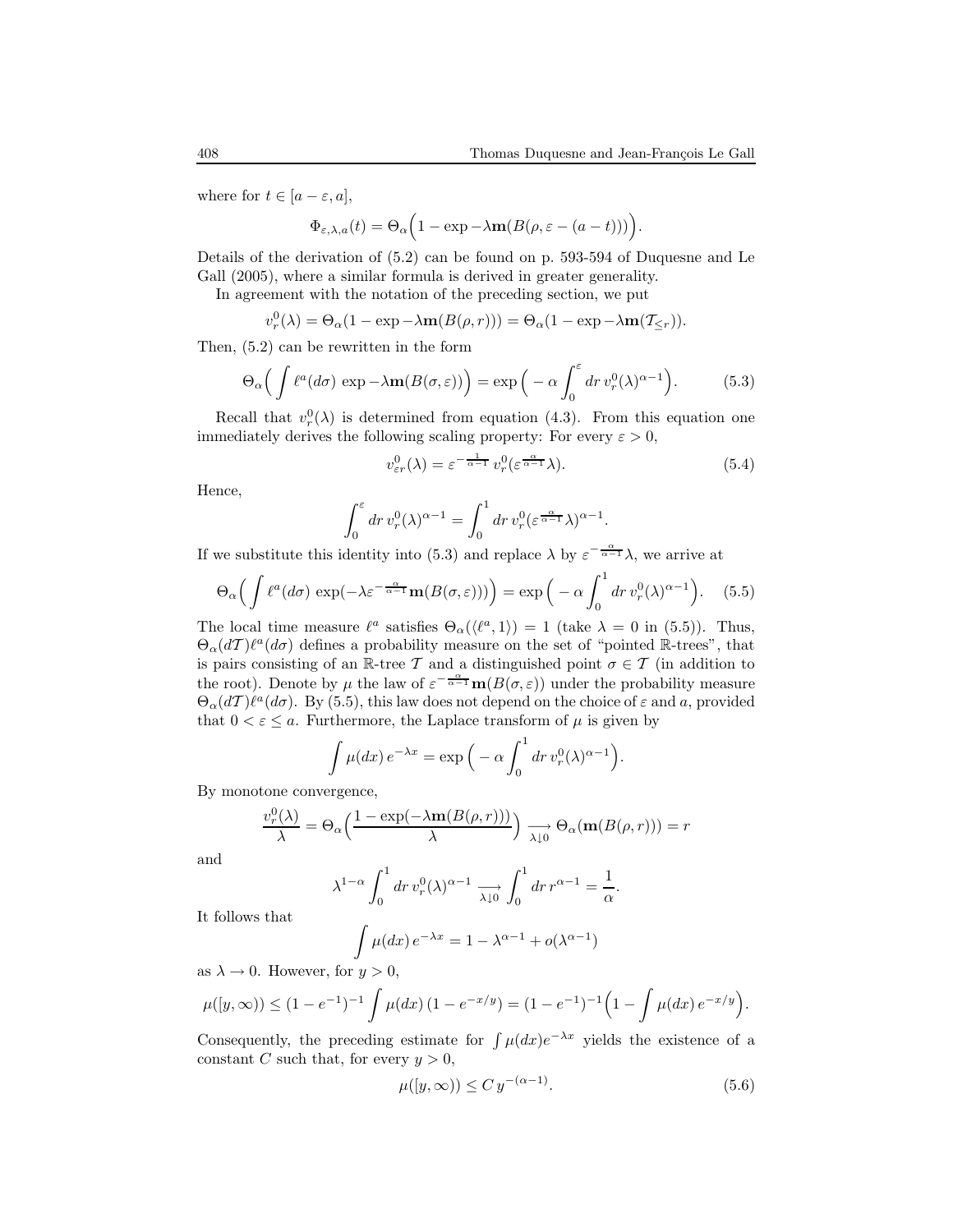Let  $h$  and  $g$  be as in the statement of the proposition, and let  $N$  be an integer such that  $2^{-N} \le a$ . Then, using (5.6),

$$
\sum_{n=N}^{\infty} \Theta_{\alpha} \Big( \int \ell^{a}(d\sigma) \mathbf{1}_{\{ \mathbf{m}(B(\sigma,2^{-n})) \geq h(2^{-n}) \}} \Big) = \sum_{n=N}^{\infty} \mu([g(2^{-n}), \infty))
$$
  

$$
\leq C \sum_{n=N}^{\infty} g(2^{-n})^{-(\alpha-1)} < \infty
$$

by our assumption (5.1). Hence,

$$
\sum_{n=N}^{\infty} \mathbf{1}_{\{\mathbf{m}(B(\sigma,2^{-n}))\geq h(2^{-n})\}} < \infty \,, \quad \ell^a(d\sigma) \text{ a.e., } \Theta_\alpha \text{ a.e.}
$$

and so

$$
\limsup_{n \to \infty} \frac{\mathbf{m}(B(\sigma, 2^{-n}))}{h(2^{-n})} \le 1, \quad \ell^a(d\sigma) \text{ a.e., } \Theta_\alpha \text{ a.e.}
$$

Since this holds for every  $a > 0$ , we can replace  $\ell^a(d\sigma)$  a.e. by  $\mathbf{m}(d\sigma)$  a.e. in the last display. By Lemma 2.1 (i), this implies

$$
h - m(\mathcal{T}) > 0
$$
,  $\Theta_{\alpha}$  a.e.

Finally, we may find a function  $\widetilde{h}(r) = r^{\frac{\alpha}{\alpha-1}} \widetilde{g}(r)$ , such that  $\widetilde{h}$  and  $\widetilde{g}$  satisfy the same assumptions as h and g, and  $\tilde{g}(r)/g(r) \longrightarrow 0$  as  $r \rightarrow 0$ . We have  $\tilde{h} - m(\mathcal{T}) > 0$  which implies  $h - m(\mathcal{T}) = \infty$ . This completes the proof of Proposition 5.1. which implies  $h - m(\mathcal{T}) = \infty$ . This completes the proof of Proposition 5.1.

We now turn to the proof of part (ii) of Theorem 1.4. We thus fix  $u < 0$ , and we aim at proving that  $h_u - m(\mathcal{T}) = 0$ ,  $\Theta_{\alpha}$  a.e. We also fix  $\delta \in (0, 1/2)$  and an integer  $n_0 \geq 1$  such that  $2^{-n_0} < \delta$ . The main step of the proof is to control the Hausdorff measure  $h_u - m(B_{n_0})$  of the "bad set"

$$
B_{n_0} = \{\sigma \in \mathcal{T} : 2\delta \le d(\rho, \sigma) \le (2\delta)^{-1} \text{ and } \mathbf{m}(B(\sigma, 2^{-n})) \le h_u(2^{-n}), \ \forall n \ge n_0\}.
$$

Let  $p \ge n_0 + 3$  be an integer. For every integer  $k \ge 1$  denote by  $(\mathcal{T}_j^{k,p})_{1 \le j \le N_{k,p}}$ the subtrees of T above level  $k2^{-p}$  with height greater than  $2^{-p}$  (cf Section 4.2) in Duquesne and Le Gall (2005)). Also set

$$
\widetilde{T}_j^{k,p} = \{ \sigma \in T_j^{k,p} : d(\rho, \sigma) \in [k2^{-p}, (k+2)2^{-p}) \}.
$$

To simplify notation, we put

$$
I_p = \{(k, j) : k \ge 1, 1 \le j \le N_{k, p}\}.
$$

Suppose that  $\widetilde{\mathcal{T}}_j^{k,p} \cap B_{n_0} \neq \varnothing$  for some  $(k, j) \in I_p$ , and let  $\sigma_0 \in \widetilde{\mathcal{T}}_j^{k,p} \cap B_{n_0}$ . Then, for every  $\sigma \in \widetilde{\mathcal{T}}_j^{k,p}$ ,

$$
B(\sigma, 2^{-n}) \subset B(\sigma_0, 2^{-n} + 4\,2^{-p}) \subset B(\sigma_0, 2^{-n+1})
$$

provided that  $n \leq p-2$ . Since  $\sigma_0 \in B_{n_0}$ , we have, for every  $\sigma \in \widetilde{\mathcal{T}}_j^{k,p}$ ,

$$
\mathbf{m}(B(\sigma,2^{-n})) \le h_u(2^{-n+1}), \text{ for every } n \in \{n_0+1,n_0+2,\ldots,p-2\}.
$$

Thus if we set

$$
\widetilde{B}_{n_0,p} = \{ \sigma \in \mathcal{T} : \delta \le d(\rho, \sigma) \le \delta^{-1} \n\text{and } \mathbf{m}(B(\sigma, 2^{-n})) \le h_u(2^{-n+1}), \ \forall n \in \{n_0 + 1, n_0 + 2, \dots, p - 2\} \},
$$
\nwe see that the condition  $\widetilde{\mathcal{T}}_j^{k,p} \cap B_{n_0} \neq \varnothing$  implies  $\widetilde{\mathcal{T}}_j^{k,p} \subset \widetilde{B}_{n_0,p}.$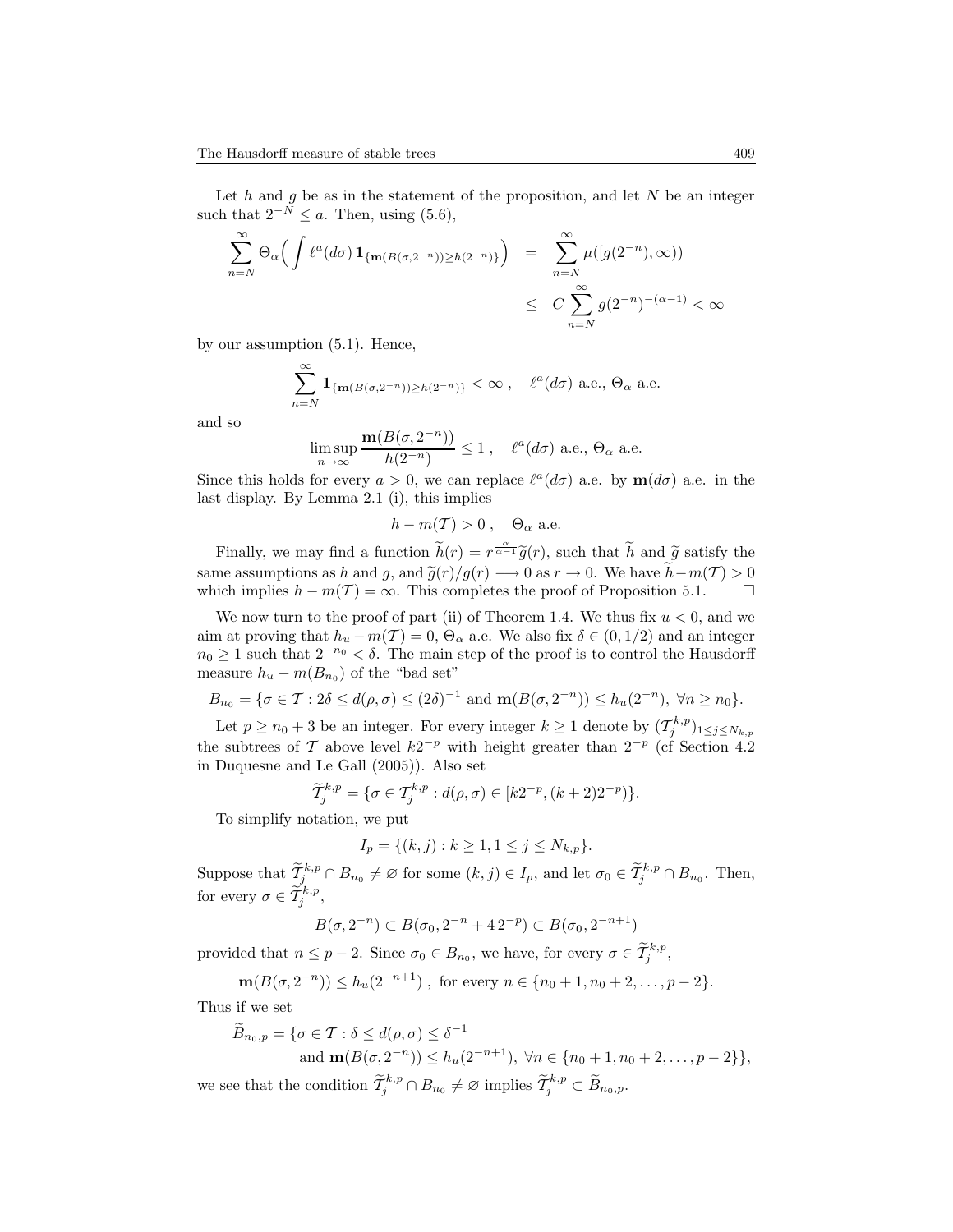It follows that, for every real  $b > 0$ ,

$$
\#\{(k,j) \in I_p : \widetilde{T}_j^{k,p} \cap B_{n_0} \neq \varnothing\}
$$
\n
$$
\leq \#\{(k,j) \in I_p : k \leq 2^p \delta^{-1} \text{ and } \mathbf{m}(\widetilde{T}_j^{k,p}) < b\} + b^{-1} \sum_{k=1}^{\infty} \sum_{j=1}^{N_{k,p}} \int_{\widetilde{T}_j^{k,p}} \mathbf{m}(d\sigma) \mathbf{1}_{\widetilde{B}_{n_0,p}}(\sigma)
$$
\n
$$
\leq \#\{(k,j) \in I_p : k \leq 2^p \delta^{-1} \text{ and } \mathbf{m}(\widetilde{T}_j^{k,p}) < b\} + 2b^{-1} \int \mathbf{m}(d\sigma) \mathbf{1}_{\widetilde{B}_{n_0,p}}(\sigma). \tag{5.7}
$$

In the last bound we used the fact that, for every  $\sigma \in \mathcal{T}$ , there are at most two pairs  $(k, j) \in I_p$  such that  $\sigma \in \widetilde{\mathcal{T}}_j^{k, p}$ .

We will apply the bound (5.7) with

$$
b = b_p = 2^{-p \frac{\alpha}{\alpha - 1}} (\log p)^{-\kappa},
$$

where  $\kappa > \frac{\alpha}{\alpha - 1}$  is arbitrary. We use different arguments to bound the two terms in the right-hand side of (5.7). To bound the first term, we apply Lemma 4.1. From this lemma and the scaling properties of the stable tree recalled in the preceding section, we have, for every  $b > 0$  and  $r > 0$ ,

$$
\Theta_{\alpha}\Big(\mathbf{m}(\mathcal{T}_{\leq r}) \leq b \ , \ H(\mathcal{T}) \geq r\Big) \leq C_{\alpha} r^{-\frac{1}{\alpha-1}} \exp(-c_{\alpha} r \, b^{-\frac{\alpha-1}{\alpha}}). \tag{5.8}
$$

On the other hand, the branching property of the stable tree (cf Theorem 4.2 in Duquesne and Le Gall (2005)) guarantees that for every  $k \geq 1$ , under  $\Theta_{\alpha}(\cdot |$  $H(\mathcal{T}) \geq k2^{-p}$  and conditionally given  $\langle \ell^{k2^{-p}}, 1 \rangle$ , the trees  $\mathcal{T}_1^{k,p}, \ldots, \mathcal{T}_{N_{k,p}}^{k,p}$  are distributed as the atoms of a Poisson point measure with intensity  $\langle \ell^{k2^{-p}}, 1 \rangle \Theta_{\alpha}(\cdot \cap$  $\{H(\mathcal{T}) \geq 2^{-p}\}\)$ . Recalling that  $\Theta_{\alpha}(\langle \ell^{k2^{-p}}, 1 \rangle) = 1$ , we get

$$
\Theta_{\alpha}\Big(\#\{(k,j)\in I_p : k\leq 2^p\delta^{-1} \text{ and } \mathbf{m}(\widetilde{T}_j^{k,p}) < b_p\}\Big)
$$
\n
$$
= \sum_{k=1}^{[\delta^{-1}2^p]} \Theta_{\alpha}\Big(\#\{j : 1 \leq j \leq N_{k,p} \text{ and } \mathbf{m}(\widetilde{T}_j^{k,p}) < b_p\}\Big)
$$
\n
$$
= \sum_{k=1}^{[\delta^{-1}2^p]} \Theta_{\alpha}(\mathbf{m}(T_{\leq 2\cdot 2^{-p}}) \leq b_p, H(T) \geq 2^{-p})
$$
\n
$$
\leq \delta^{-1}2^p \Theta_{\alpha}(\mathbf{m}(T_{\leq 2^{-p}}) \leq b_p, H(T) \geq 2^{-p})
$$
\n
$$
\leq C_{\alpha} \delta^{-1} 2^p \frac{\alpha}{\alpha^{-1}} \exp(-c_{\alpha} 2^{-p} b_p^{-\frac{\alpha-1}{\alpha}})
$$

using  $(5.8)$  in the last bound. Recalling our choice of  $b_p$ , we deduce from this bound that

$$
\sum_{p=n_0+3}^{\infty} h_u(2^{-p}) \Theta_{\alpha}\Big(\#\{(k,j) \in I_p : k \leq 2^p \delta^{-1} \text{ and } \mathbf{m}(\widetilde{\mathcal{I}}_j^{k,p}) < b_p\}\Big) < \infty.
$$

It follows that

$$
\lim_{p \to \infty} h_u(2^{-p}) \# \{ (k, j) \in I_p : k \le 2^p \delta^{-1} \text{ and } \mathbf{m}(\widetilde{T}_j^{k, p}) < b_p \} = 0 \,, \ \Theta_\alpha \text{ a.e.} \tag{5.9}
$$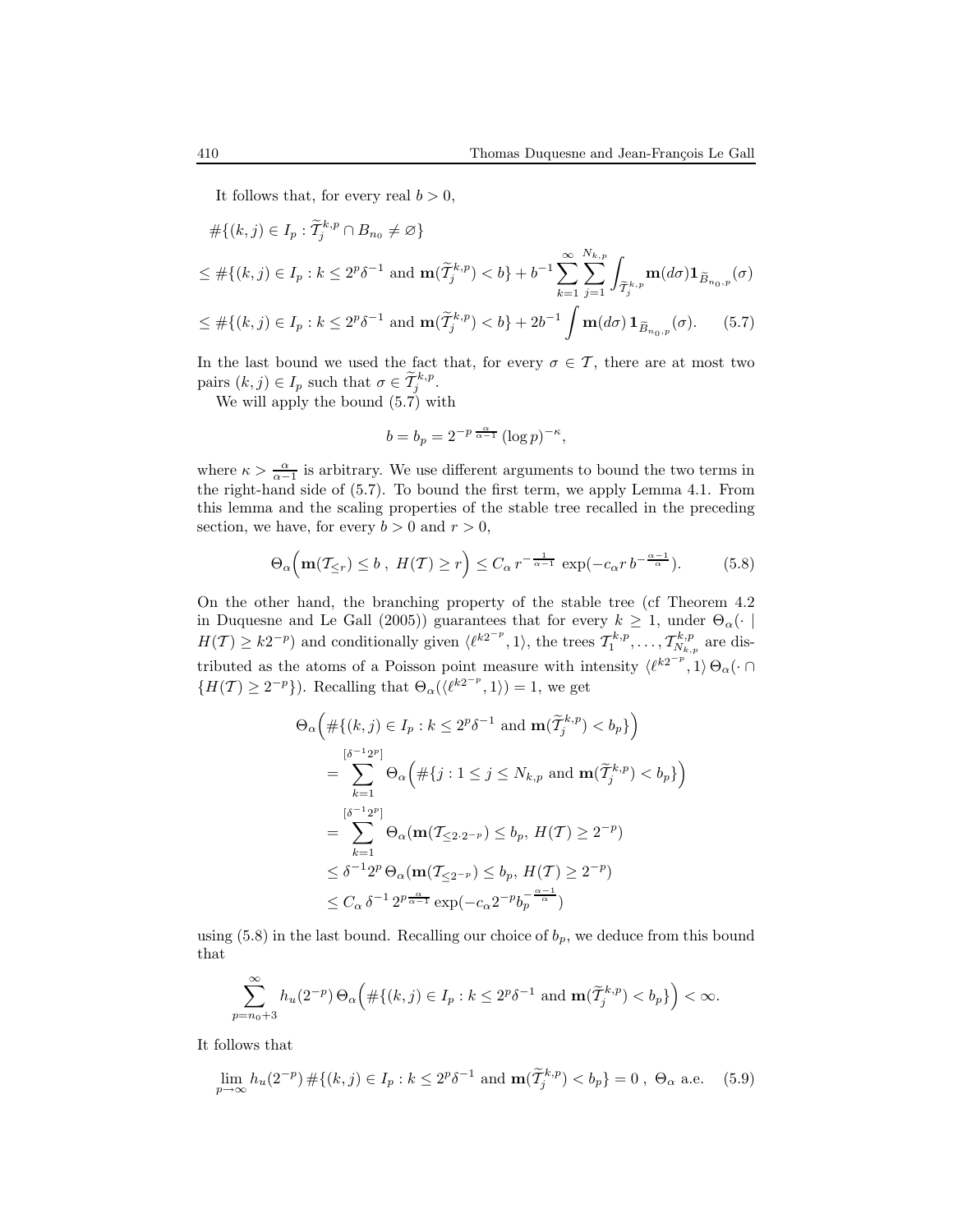We now turn to the second term in the right-hand side of (5.7). From the definition of  $\widetilde{B}_{n_0,p}$  and the identity  $\mathbf{m} = \int_0^\infty da \, \ell^a$ , we have

$$
\Theta_{\alpha} \Big( \int \mathbf{m}(d\sigma) \mathbf{1}_{\widetilde{B}_{n_0,p}}(\sigma) \Big) \n= \Theta_{\alpha} \Big( \int_{\delta}^{\delta^{-1}} da \int \ell^{\alpha}(d\sigma) \mathbf{1}_{\{\mathbf{m}(B(\sigma,2^{-n})) \le h_u(2^{-n+1}), \forall n \in \{n_0+1,\dots,p-2\}}}\Big).
$$

For every  $n \geq n_0 + 1$ , set

$$
\mathcal{C}(\sigma, 2^{-n}) = \{\sigma' \in \mathcal{T} : 2^{-n-2} \leq d(\sigma \wedge \sigma', \sigma) < 2^{-n-1} \text{ and } 0 < d(\sigma \wedge \sigma', \sigma') \leq 2^{-n-1}\}.
$$

Clearly,  $\mathcal{C}(\sigma, 2^{-n}) \subset B(\sigma, 2^{-n})$  and so

$$
\Theta_{\alpha} \Big( \int \mathbf{m}(d\sigma) \mathbf{1}_{\widetilde{B}_{n_0,p}}(\sigma) \Big) \leq \int_{\delta}^{\delta^{-1}} da \, \Theta_{\alpha} \Big( \int \ell^{a}(d\sigma) \mathbf{1}_{\{\mathbf{m}(\mathcal{C}(\sigma,2^{-n})) \leq h_u(2^{-n+1}), \, \forall n \in \{n_0+1,\dots,p-2\}} \Big).
$$

Let us fix  $a \in [\delta, \delta^{-1}]$ . It follows from Theorem 4.2 that under the probability measure  $\Theta_{\alpha}(dT) \ell^{a}(d\sigma)$ , the random variables

$$
\mathbf{m}(\mathcal{C}(\sigma, 2^{-n})) , n = n_0 + 1, n_0 + 2, \dots
$$

are independent, and furthermore the law of  $m(\mathcal{C}(\sigma, 2^{-n}))$  is determined by

$$
\Theta_{\alpha}\Big(\int \ell^{a}(d\sigma) \, \exp(-\lambda \mathbf{m}(\mathcal{C}(\sigma, 2^{-n})))\Big) = \exp(-\alpha 2^{-n-2}v_{2^{-n-1}}^{0}(\lambda)^{\alpha-1}),
$$

where  $v_r^0(\lambda)$  is as previously. From the scaling property (5.4), we see that the law ν of

$$
2^{n\frac{\alpha}{\alpha-1}}\mathbf{m}(\mathcal{C}(\sigma,2^{-n}))
$$

under  $\Theta_{\alpha}(dT) \ell^{a}(d\sigma)$  does not depend on a nor on n (this is indeed true provided  $2^{-n-1} \leq a$ , which holds here since  $2^{-n-1} \leq 2^{-n-1} \leq \delta \leq a$ ). Furthermore, the Laplace transform of  $\nu$  is

$$
\int \nu(dx) \, e^{-\lambda x} = \exp\left(-\frac{\alpha}{4} v_{1/2}^0(\lambda)^{\alpha-1}\right).
$$

Since  $\lambda^{-1}v_{1/2}^0(\lambda) \uparrow 1/2$  as  $\lambda \downarrow 0$ , we get

$$
\int \nu(dx) \, e^{-\lambda x} = 1 - \frac{\alpha}{2} 2^{-\alpha} \lambda^{\alpha - 1} + o(\lambda^{\alpha - 1})
$$

as  $\lambda \downarrow 0$ . From a standard Tauberian theorem, it follows that there exists a constant  $c_0 > 0$  such that, for every  $y \geq 1$ ,

$$
\nu([y,\infty)) \ge c_0 y^{1-\alpha}.
$$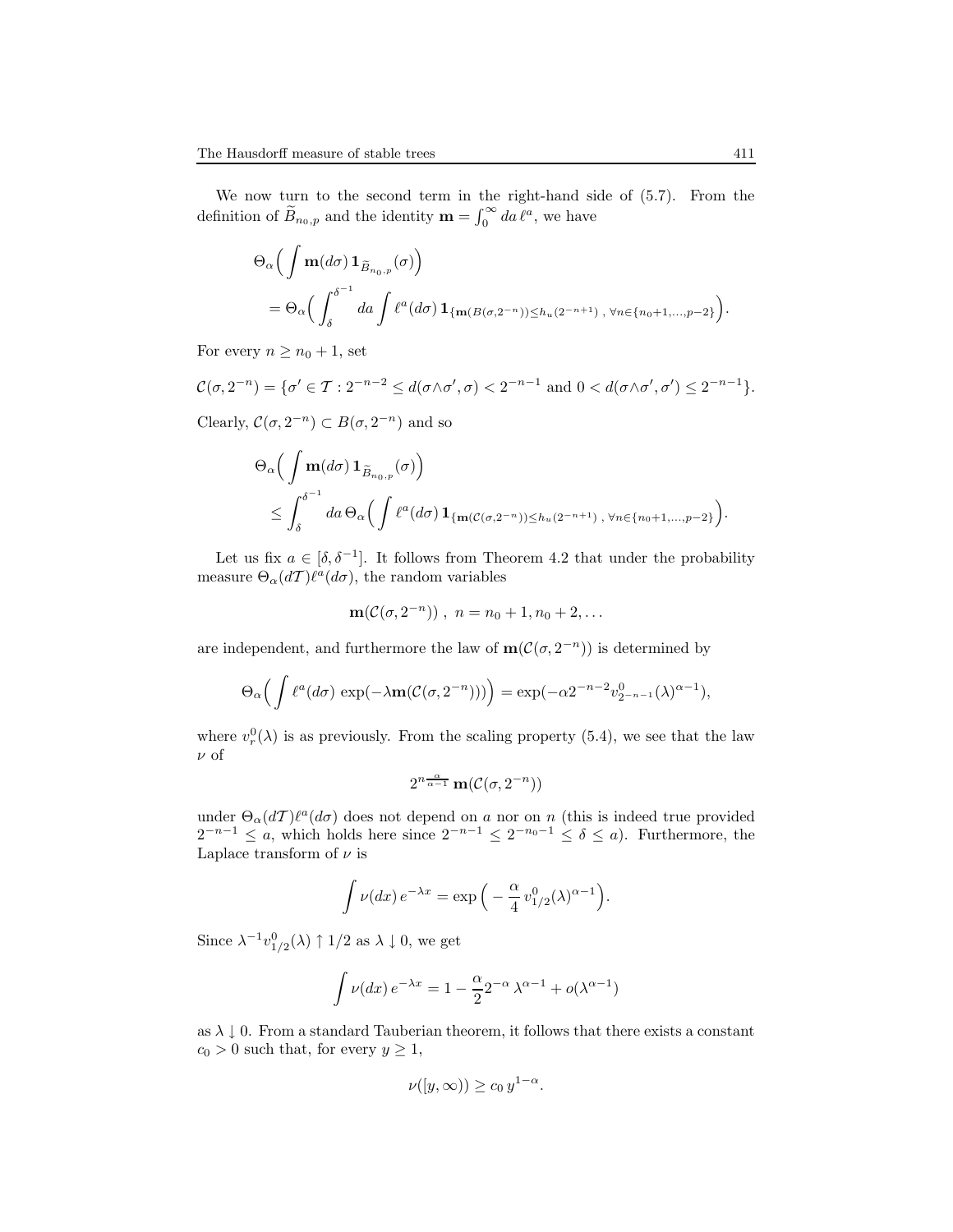Using this bound together with the previously mentioned independence, we get

$$
\Theta_{\alpha} \Big( \int \ell^{a} (d\sigma) \mathbf{1}_{\{ \mathbf{m}(\mathcal{C}(\sigma, 2^{-n})) \leq h_{u}(2^{-n+1}), \forall n \in \{n_{0}+1, \dots, p-2\}} } \Big)
$$
\n
$$
= \prod_{n=n_{0}+1}^{p-2} \left( 1 - \nu([2^{n \frac{\alpha}{\alpha-1}} h_{u}(2^{-n+1}), \infty)) \right)
$$
\n
$$
\leq \prod_{n=n_{0}+1}^{p-2} \left( 1 - c_{0} 2^{-n\alpha} h_{u}(2^{-n+1})^{1-\alpha} \right)
$$
\n
$$
= \prod_{n=n_{0}+1}^{p-2} \left( 1 - c_{0} 2^{-\alpha} ((n-1) \log 2)^{-1} (\log (n-1) + \log \log 2)^{(1-\alpha)u} \right)
$$
\n
$$
\leq \exp \left( -\overline{c}_{0} \Big( (\log (p-2))^{1+(1-\alpha)u} - (\log n_{0})^{1+(1-\alpha)u} \Big) \Big),
$$

where  $\overline{c}_0$  is a positive constant and the last bound follows from simple analytic estimates.

By integrating with respect to  $a$ , we arrive at

$$
\Theta_{\alpha}\Big(\int \mathbf{m}(d\sigma) \mathbf{1}_{\widetilde{B}_{n_0,p}}(\sigma)\Big) \leq \delta^{-1} \exp\Big(\neg \overline{c}_0\Big((\log(p-2))^{1+(1-\alpha)u} - (\log n_0)^{1+(1-\alpha)u}\Big)\Big).
$$

Notice that  $1 + (1 - \alpha)u > 1$  since  $u < 0$  and  $\alpha > 1$ . It then follows from the preceding bound that

$$
\sum_{p=n_0+3}^{\infty} h_u(2^{-p}) b_p^{-1} \Theta_{\alpha}\Big(\int \mathbf{m}(d\sigma) \, \mathbf{1}_{\widetilde{B}_{n_0,p}}(\sigma)\Big)<\infty
$$

and thus

$$
\lim_{p \to \infty} h_u(2^{-p}) b_p^{-1} \int \mathbf{m}(d\sigma) \mathbf{1}_{\widetilde{B}_{n_0,p}}(\sigma) = 0 , \ \Theta_\alpha \text{ a.e.}
$$
 (5.10)

By (5.7), (5.9) and (5.10), we have

$$
\lim_{p \to \infty} h_u(2^{-p}) \# \{(k, j) \in I_p : \widetilde{T}_j^{k, p} \cap B_{n_0} \neq \emptyset\} = 0 , \ \Theta_\alpha \text{ a.e.}
$$

Since the sets  $\widetilde{\mathcal{T}}_j^{k,p} \cap B_{n_0}$  provide a covering of  $B_{n_0}$  by sets with diameter less than  $4.2^{-p}$ , the definition of Hausdorff measure gives

$$
h_u - m(B_{n_0}) = 0 , \ \Theta_{\alpha} \text{ a.e.}
$$

By passing to the limit  $n_0 \uparrow \infty$  and  $\delta \downarrow 0$ , we obtain

$$
h_u - m\left(\left\{\sigma \in \mathcal{T} : \limsup_{n \to \infty} \frac{\mathbf{m}(B(\sigma, 2^{-n}))}{h_u(2^{-n})} < 1\right\}\right) = 0 \ , \ \Theta_\alpha \text{ a.e.}
$$

On the other hand, Lemma 2.1 (ii) yields

$$
h_u - m\Big(\Big\{\sigma \in \mathcal{T}: \limsup_{n \to \infty} \frac{\mathbf{m}(B(\sigma, 2^{-n}))}{h_u(2^{-n})} \ge 1\Big\}\Big) \le M_2 \mathbf{m}(\mathcal{T}) < \infty , \ \Theta_\alpha \text{ a.e.}
$$

We conclude that  $h_u - m(\mathcal{T}) < \infty$  and since this holds for every  $u < 0$ , we must indeed have  $h_u - m(\mathcal{T}) = 0$ ,  $\Theta_{\alpha}$  a.e.

Proof of Theorem 1.5: Many arguments here are similar to the preceding proof, and we will only sketch details. Without loss of generality we may take  $a = 1$ . Part (i) is a consequence of the following proposition.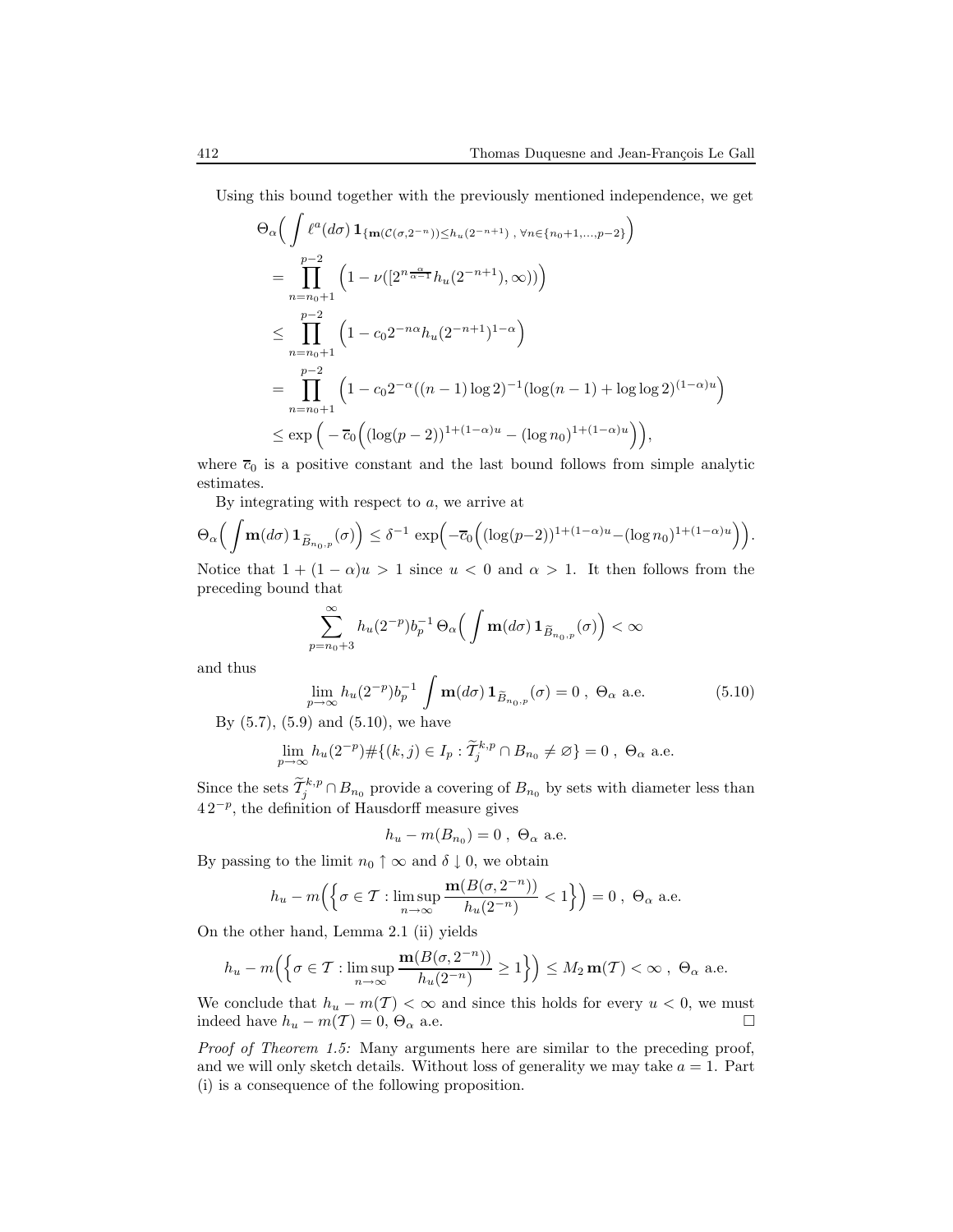**Proposition 5.2.** Suppose that  $\tilde{h} : [0, \infty) \rightarrow [0, \infty)$  is a monotone increasing function that can be written in the form  $\widetilde{h}(r) = r^{\frac{1}{\alpha-1}} \widetilde{g}(r)$  where  $\widetilde{g}$  is monotone decreasing in a neighborhood of the origin. Then the condition

$$
\sum_{n=1}^{\infty} \tilde{g}(2^{-n})^{-(\alpha-1)} < \infty \tag{5.11}
$$

implies that  $\widetilde{h} - m(\mathcal{T}(1)) = \infty$ ,  $\Theta_{\alpha}$  a.e. on  $\{H(\mathcal{T}) > 1\}$ .

**Conjecture.** If (5.11) fails, then  $\tilde{h} - m(\mathcal{T}(1)) = 0$ ,  $\Theta_{\alpha}$  a.e.

Proof: Using Theorem 4.2 in the same way as in the derivation of (5.3), we have for  $\varepsilon \in (0,1]$  and  $\lambda > 0$ ,

$$
\Theta_{\alpha} \Big( \int \ell^1(d\sigma) \, \exp \, -\lambda \ell^1(B(\sigma,\varepsilon)) \Big) = \exp -\alpha \int_0^{\varepsilon/2} dr \, u_r(\lambda)^{\alpha-1},
$$

where  $u_r(\lambda) = \Theta(1 - \exp(-\lambda \langle \ell^r, 1 \rangle))$  is given by (4.2). Straightforward calculations now give

$$
\Theta_{\alpha}\left(\int \ell^1(d\sigma) \, \exp -\lambda \ell^1(B(\sigma,\varepsilon))\right) = \left(1 + \frac{(\alpha-1)\lambda^{\alpha-1}\varepsilon}{2}\right)^{-\frac{\alpha}{\alpha-1}}.
$$

Hence the law  $\tilde{\mu}$  of  $\varepsilon^{-\frac{1}{\alpha-1}}\ell^1(B(\sigma,\varepsilon))$  under  $\Theta_\alpha(d\mathcal{T})\ell^1(d\sigma)$  does not depend on  $\varepsilon \in (0,1]$  and as in the proof of Proposition 5.1, there is a constant  $\tilde{C}$  such that, for every  $y > 0$ ,

$$
\widetilde{\mu}([y,\infty)) \le \widetilde{C} \, y^{-(\alpha-1)}.
$$

If  $h$  is as in the statement of the proposition, it follows that

$$
\limsup_{n \to \infty} \frac{\ell^1(B(\sigma, 2^{-n}))}{\widetilde{h}(2^{-n})} \le 1, \quad \ell^1(d\sigma) \text{ a.e., } \Theta_\alpha \text{ a.e.}
$$

The end of the proof is now similar to that of Proposition 5.1.

$$
\sqcup
$$

Let us now turn to the proof of (ii). The outline is again similar to the proof of Theorem 1.4 (ii) but there are a few minor differences. We fix  $u < 0$  and an integer  $n_0 \geq 1$ . The "bad set" is now defined by

$$
B_{n_0} = \{ \sigma \in \mathcal{T}(1) : \ell^1(B(\sigma, 2^{-n})) \le \widetilde{h}_u(2^{-n}) \text{ for every } n \ge n_0 \}.
$$

If  $p \geq n_0 + 2$  is an integer, we denote by  $\mathcal{T}_j^p$ ,  $1 \leq j \leq N_p$  the subtrees of  $\mathcal T$  above level  $1 - 2^{-p}$  that intersect  $\mathcal{T}(1)$ . Arguing as in the proof of Theorem 1.4, we can check that if  $\mathcal{T}_{j}^{p} \cap B_{n_{0}} \neq \varnothing$ , then  $\mathcal{T}_{j}^{p} \cap \mathcal{T}(1) \subset \widetilde{B}_{n_{0},p}$ , where

$$
\widetilde{B}_{n_0,p} = \{ \sigma \in \mathcal{T}(1) : \ell^1(B(\sigma, 2^{-n})) \le h_u(2^{-n+1}) \text{ for every } n \in \{n_0+1,\ldots,p-1\} \}.
$$
  
It follows that, for every  $b > 0$ ,

$$
\#\{j \le N_p : T_j^p \cap B_{n_0} \ne \emptyset\} \le \#\{j \le N_p : \ell^1(T_j^p) < b\} + b^{-1} \int \ell^1(d\sigma) \mathbf{1}_{\widetilde{B}_{n_0,p}}(\sigma). \tag{5.12}
$$

We apply this estimate with  $b = b_p = 2^{-\frac{p}{\alpha-1}} p^{-\kappa}$ , where  $\kappa > \alpha(\alpha-1)^{-2}$ .

To bound the first term in the right-hand side of (5.12), we use (4.2) to get for every  $\lambda > 0$  and  $r > 0$ ,

$$
\Theta_{\alpha}(\exp - \lambda \langle \ell^r, 1 \rangle \mid \langle \ell^r, 1 \rangle > 0) = 1 - \left( \frac{(\alpha - 1)r + \lambda^{1-\alpha}}{(\alpha - 1)r} \right)^{\frac{1}{1-\alpha}}.
$$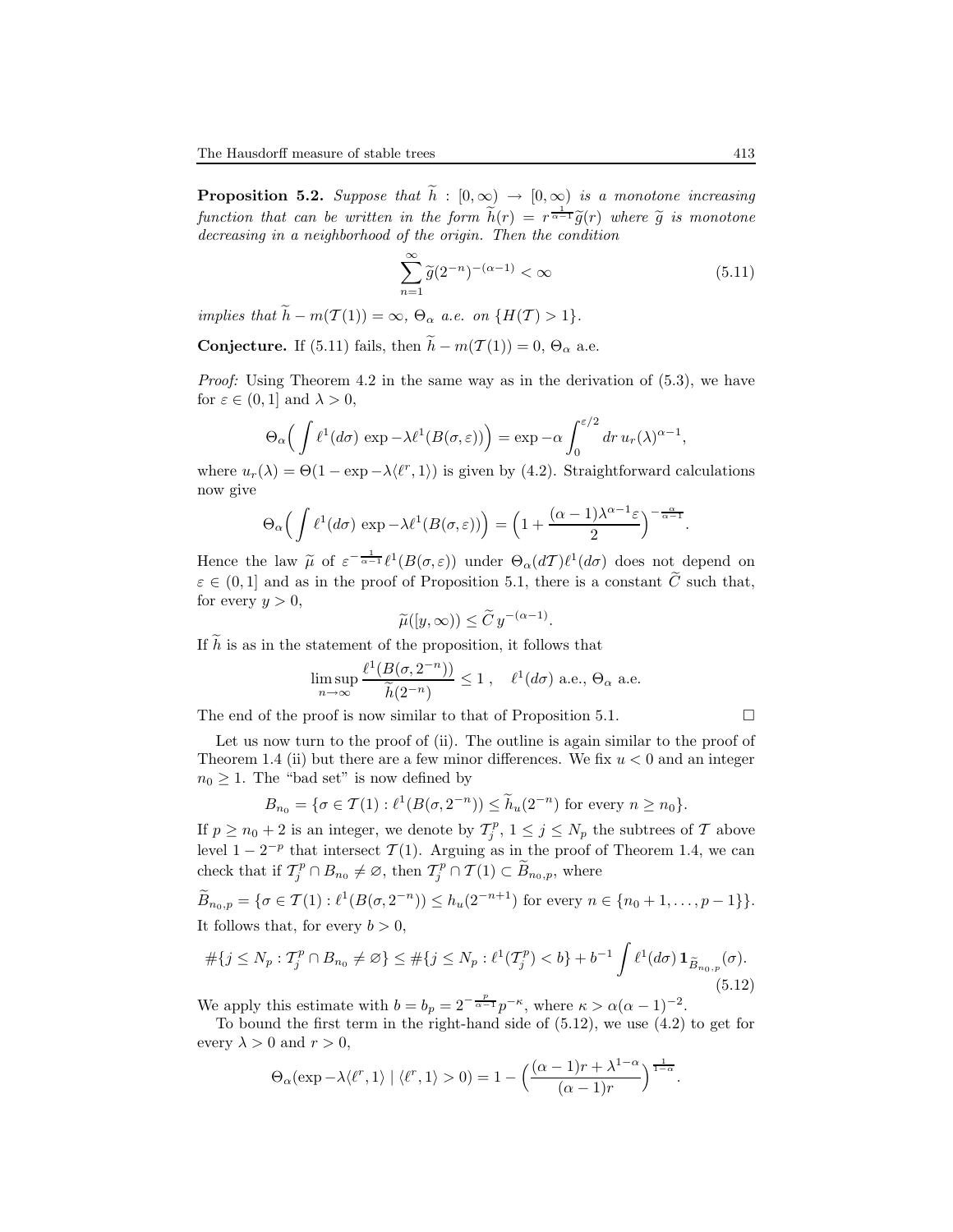It follows that there is a constant  $C_{\alpha}$  such that, for every  $r > 0$  and  $b > 0$ ,

$$
\Theta_{\alpha}(0<\langle \ell^r, 1 \rangle \leq b) \leq C_{\alpha} r^{-\frac{\alpha}{\alpha-1}} b^{\alpha-1}.
$$

Using the branching property as in the proof of Theorem 1.4, we get

$$
\Theta_{\alpha}(\#\{j\leq N_p:\ell^1(\mathcal{T}_j^p)
$$

and from the choice of  $\kappa$ , we have

$$
\lim_{p \to \infty} \tilde{h}_u(2^{-p}) \, \# \{ j \le N_p : \ell^1(\mathcal{I}_j^p) < b_p \} = 0 \,, \, \Theta_\alpha \text{ a.e.} \tag{5.13}
$$

In order to bound the second term in the right-hand side of (5.12), we set for every  $\sigma \in \mathcal{T}(1)$  and every integer  $n \geq 1$ ,

$$
\widetilde{\mathcal{C}}(\sigma, 2^{-n}) = \{ \sigma' \in \mathcal{T}(1) : 1 - 2^{-n-1} < d(\rho, \sigma \wedge \sigma') \le 1 - 2^{-n-2} \}
$$

in such a way that  $\mathcal{C}(\sigma, 2^{-n}) \subset B(\sigma, 2^{-n})$ . It easily follows from Theorem 4.2 that the random variables  $\ell^1(\mathcal{C}(\sigma, 2^{-n}))$ ,  $n \geq 1$  are independent under the probability measure  $\Theta_{\alpha}(dT) \ell^{1}(d\sigma)$ . Furthermore, simple calculations give for every  $\lambda > 0$ ,

$$
\Theta_{\alpha} \Big( \int \ell^1(d\sigma) \exp \left( -\lambda \ell^1(\widetilde{\mathcal{C}}(\sigma, 2^{-n})) \right) = \exp \left( -\alpha \int_{2^{-n-2}}^{2^{-n-1}} dr \, u_r(\lambda)^{\alpha-1} \right)
$$

$$
= \left( \frac{\lambda^{1-\alpha} + (\alpha - 1)2^{-n-1}}{\lambda^{1-\alpha} + (\alpha - 1)2^{-n-2}} \right)^{-\frac{\alpha}{\alpha-1}}.
$$

Hence the law  $\tilde{\nu}$  of  $2^{\frac{n}{\alpha-1}}\ell^1(\tilde{\mathcal{C}}(\sigma,2^{-n}))$  under  $\Theta_{\alpha}(dT)\ell^1(d\sigma)$  does not depend on n. From the preceding Laplace transform, we also get the existence of a constant  $\widetilde{c}_0 > 0$  such that, for every  $y \geq 1$ ,

$$
\widetilde{\nu}([y,\infty)) \ge \widetilde{c}_0 \, y^{1-\alpha}.
$$

Using this lower bound and the previously mentioned independence, the same calculations as in the proof of Theorem 1.4 lead to

$$
\Theta_\alpha \Big( \int \ell^1(d\sigma) \, \mathbf{1}_{\widetilde{B}_{n_0,p}}(\sigma) \Big) \le \exp \Big( -c_0' \Big( (\log(p-1))^{1+(1-\alpha)u} - (\log n_0)^{1+(1-\alpha)u} \Big) \Big),
$$

where  $c'_0$  is a positive constant. Since  $1 + (1 - \alpha)u > 1$ , it easily follows that

$$
\lim_{p \to \infty} \widetilde{h}_u(2^{-p}) b_p^{-1} \int \ell^1(d\sigma) \mathbf{1}_{\widetilde{B}_{n_0,p}}(\sigma) = 0 , \ \Theta_\alpha \text{ a.e.}
$$
 (5.14)

Thanks to (5.12), (5.13) and (5.14), the remaining part of the proof is now similar to the end of the proof of Theorem 1.4.

## References

- D. Aldous. The continuum random tree I. Ann. Probab. 19, 1–28 (1991).
- D. Aldous. The continuum random tree III. Ann. Probab. **21**, 248–289 (1993).
- Z. Ciesielski and S.J. Taylor. First passage times and sojourn times for Brownian motion in space and the exact Hausdorff measure of the sample path. Trans. Amer. Math. Soc. **103**, 434-450 (1962).
- D.A. Dawson, I. Iscoe and E.A. Perkins. Super-Brownian motion: Path properties and hitting probabilities. Probab. Th. Rel. Fields 83, 135–205 (1989).
- T. Duquesne. A limit theorem for the contour process of conditioned Galton-Watson trees. Ann. Probab. 31, 996–1027 (2003).